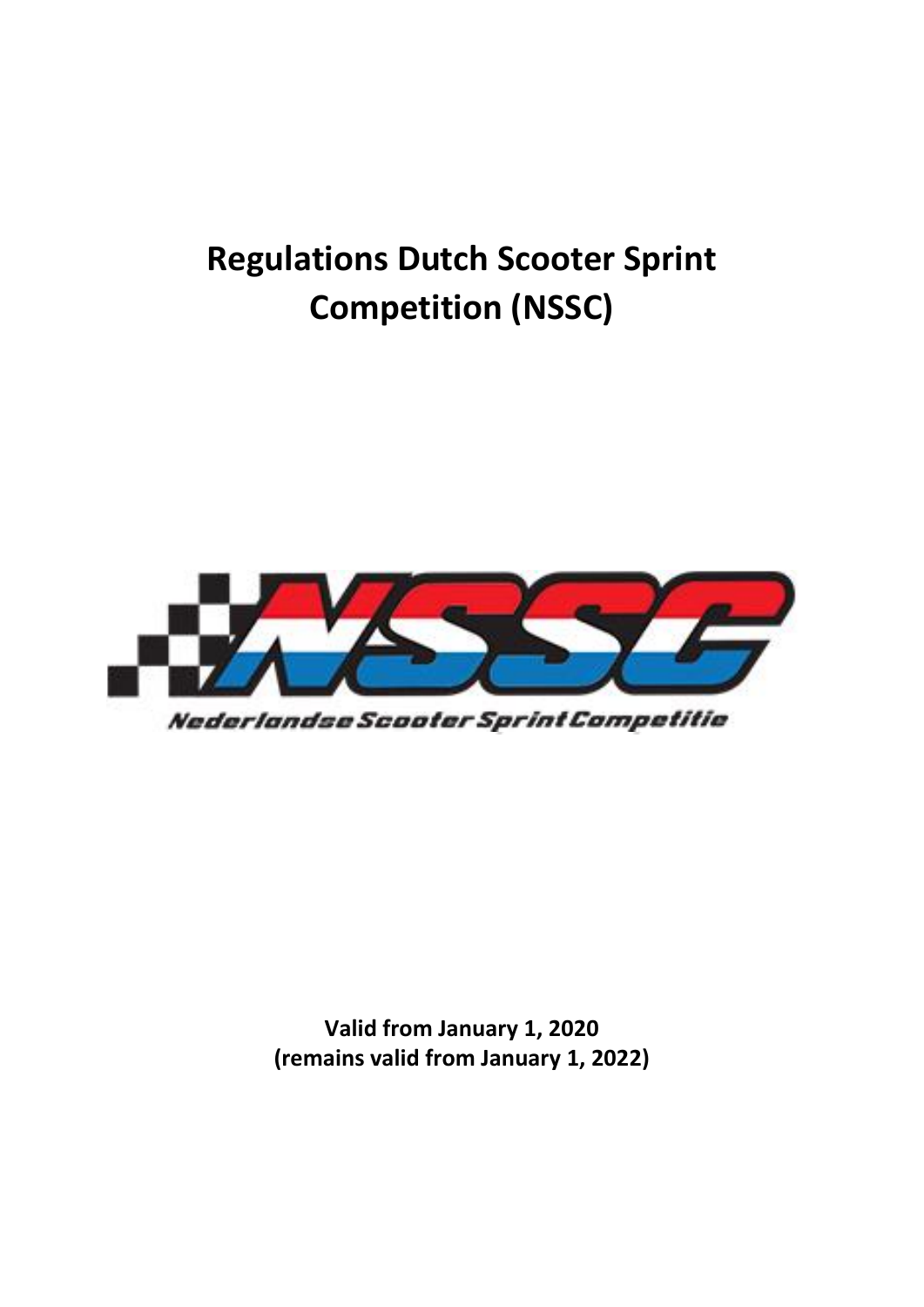<span id="page-1-0"></span>

## List of contents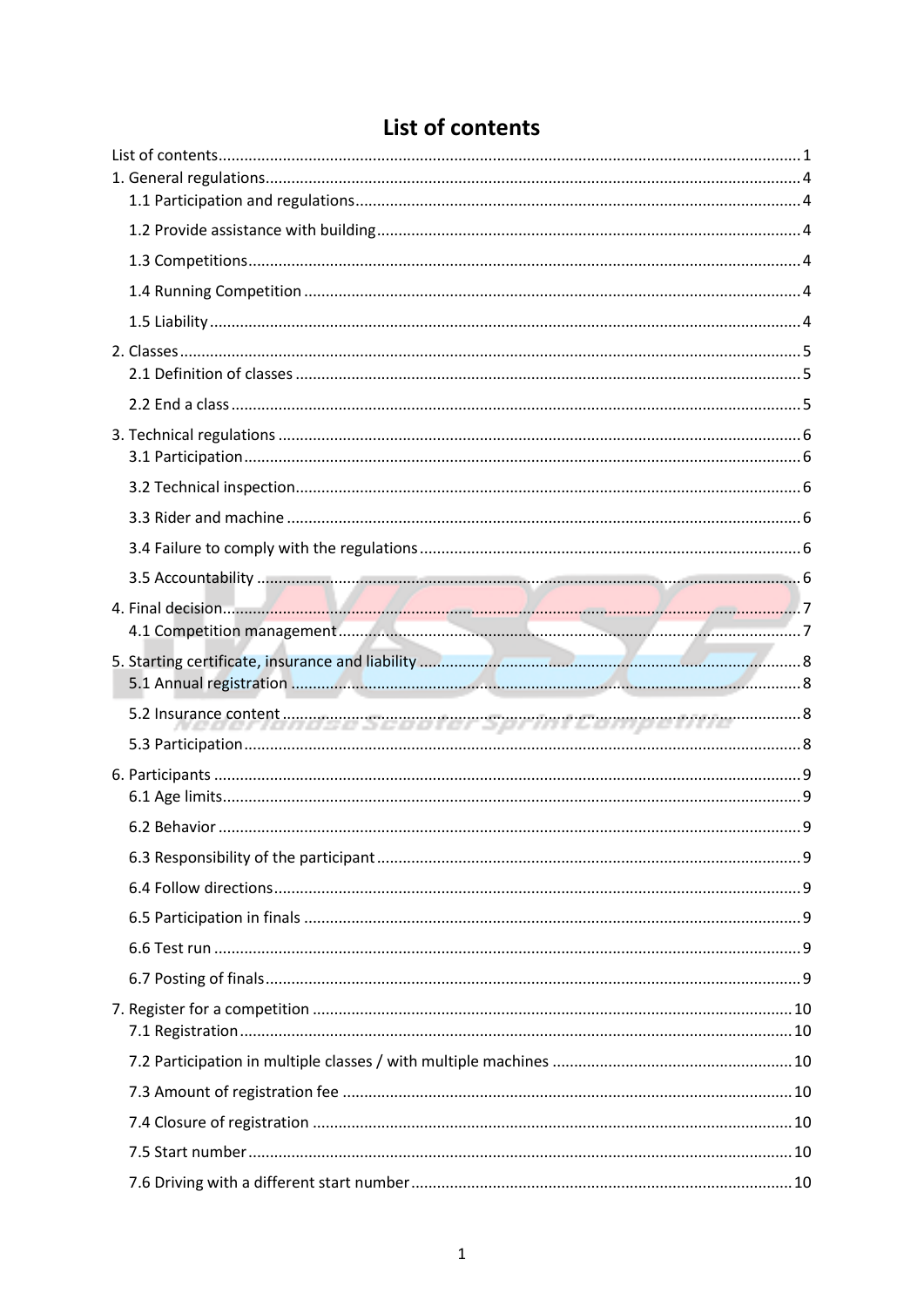| 11.2 False start 14                                                                         |  |
|---------------------------------------------------------------------------------------------|--|
|                                                                                             |  |
|                                                                                             |  |
|                                                                                             |  |
|                                                                                             |  |
| 12.2 Regen where the reading of course the real provincial discovery and risk for manual 15 |  |
|                                                                                             |  |
| 13.2 Winner decision.                                                                       |  |
|                                                                                             |  |
|                                                                                             |  |
|                                                                                             |  |
|                                                                                             |  |
|                                                                                             |  |
|                                                                                             |  |
|                                                                                             |  |
|                                                                                             |  |
|                                                                                             |  |
|                                                                                             |  |
|                                                                                             |  |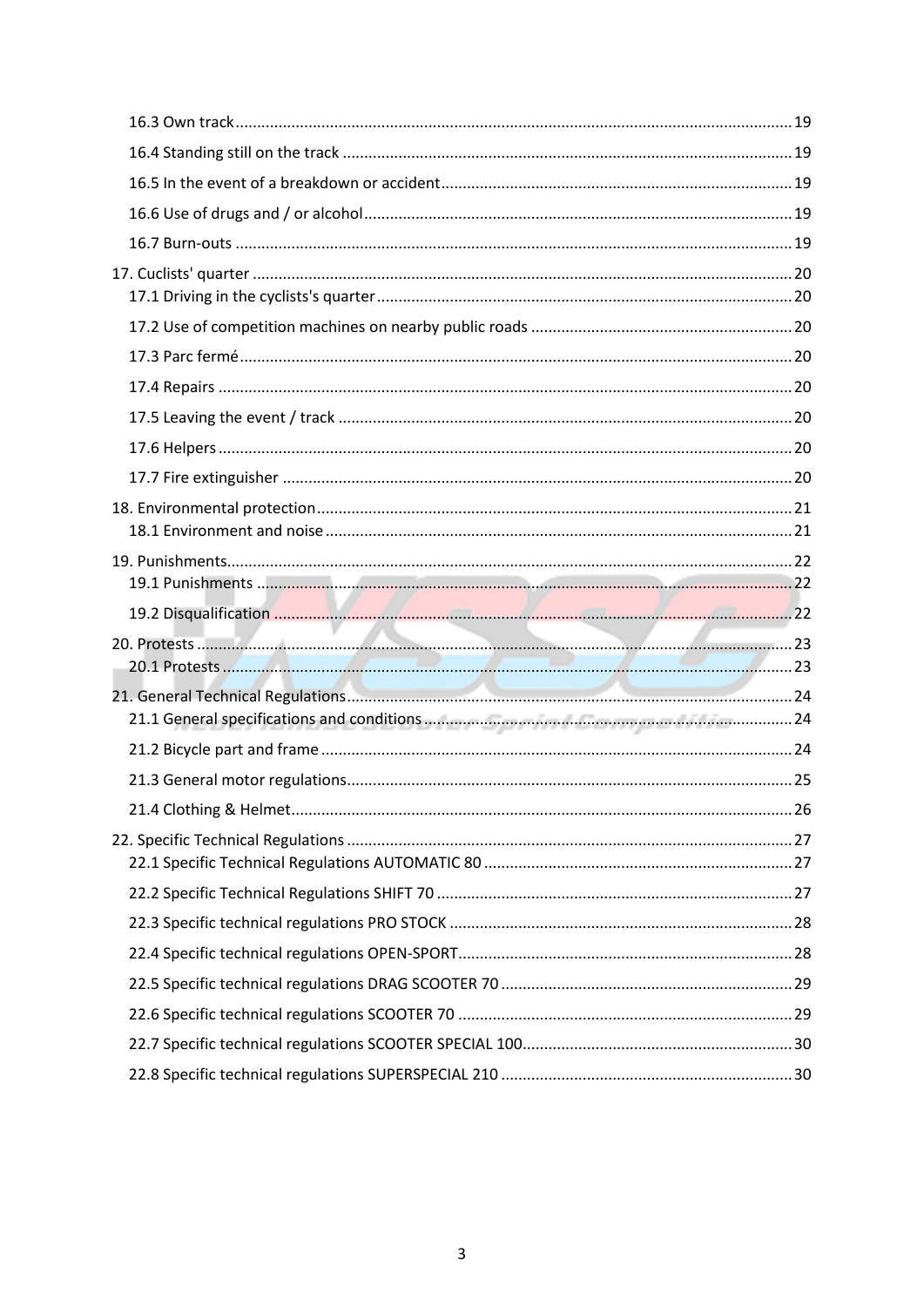### **1. General regulations**

These rules apply to the NSSC events.

#### <span id="page-4-1"></span><span id="page-4-0"></span>**1.1 Participation and regulations**

When participating in sprint races and by concluding an NSSC annual registration, a participant conforms to these regulations. These regulations must be complied with by all participants and people involved in NSSC events. To participate in an event, you must have an NSSC annual registration or day registration.

#### <span id="page-4-2"></span>**1.2 Provide assistance with building**

Every participant is expected to help build up and break down during a competition once a season.

#### <span id="page-4-3"></span>**1.3 Competitions**

The competitions are organized by or under the supervision of the NSSC.

#### <span id="page-4-4"></span>**1.4 Running Competition**

A competition takes place within a time frame defined by the NSSC, of one or more days. In these regulations, the term "competition" includes:

- The sprints, to be driven over one or more runs.
- All other activities that are related to being able to run the sprints, such as the technical check, the stay in the cyclist's quarter and the stay elsewhere on the circuit terrain and in the immediate vicinity thereof.

#### <span id="page-4-5"></span>**1.5 Liability**

The participants cannot hold SBO / NSSC and its officials, nor the organizer and its employees, nor any other participant in a demo / competition, liable for the consequences arising from participation. Liability claims of the participant, driver, co-driver, holder and owner of the vehicle are excluded from the insurance, insofar as the accident or damage is not based on gross negligence. Liability claims of the participant, driver, co-driver, holder and owner of the vehicle among themselves and towards the organizer are also insured for personal injury. However, coverage only exists if all participants have signed a valid waiver with regard to liability.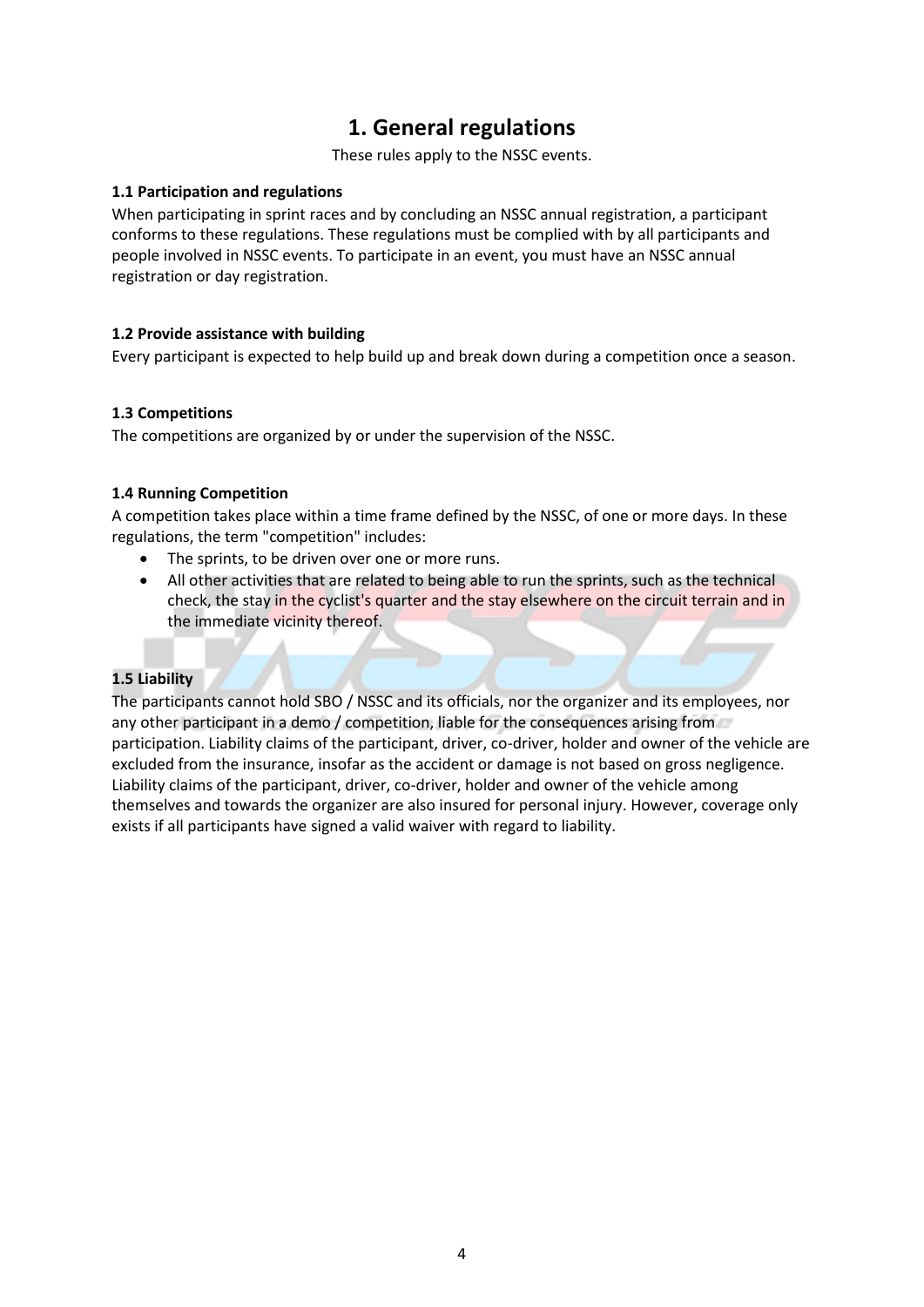### **2. Classes**

#### <span id="page-5-1"></span><span id="page-5-0"></span>**2.1 Definition of classes**

The following classes are at the start:

- Automatic 80 class for Puch and Tomos automatic mopeds.
- Shift 70 Class for shift mopeds, which in general still looks like a moped.
- Pro Stock Class for shift mopeds with self-build frames.
- Open Sport Class for all types of mopeds, if not faster than 7.5 sec.
- Drag scooter 70 Class for 70cc scooters without weight limit with a lot of freedom in building.
- Scooter 70 Class for 70cc scooters with a weight limit of 140 kg.
- Scooter special 100 Class for scooters / frames up to a maximum of 102cc.
- Superspecial 210 Class for Scooters, shift mopeds and light motorcycles with a lot of freedom to build.

### <span id="page-5-2"></span>**2.2 End a class**

The NSSC organization can decide to end a competition class, but must announce this before the first competition of the season, in which this class is the last to start.



Nederlandse Scooter Sprint Competitie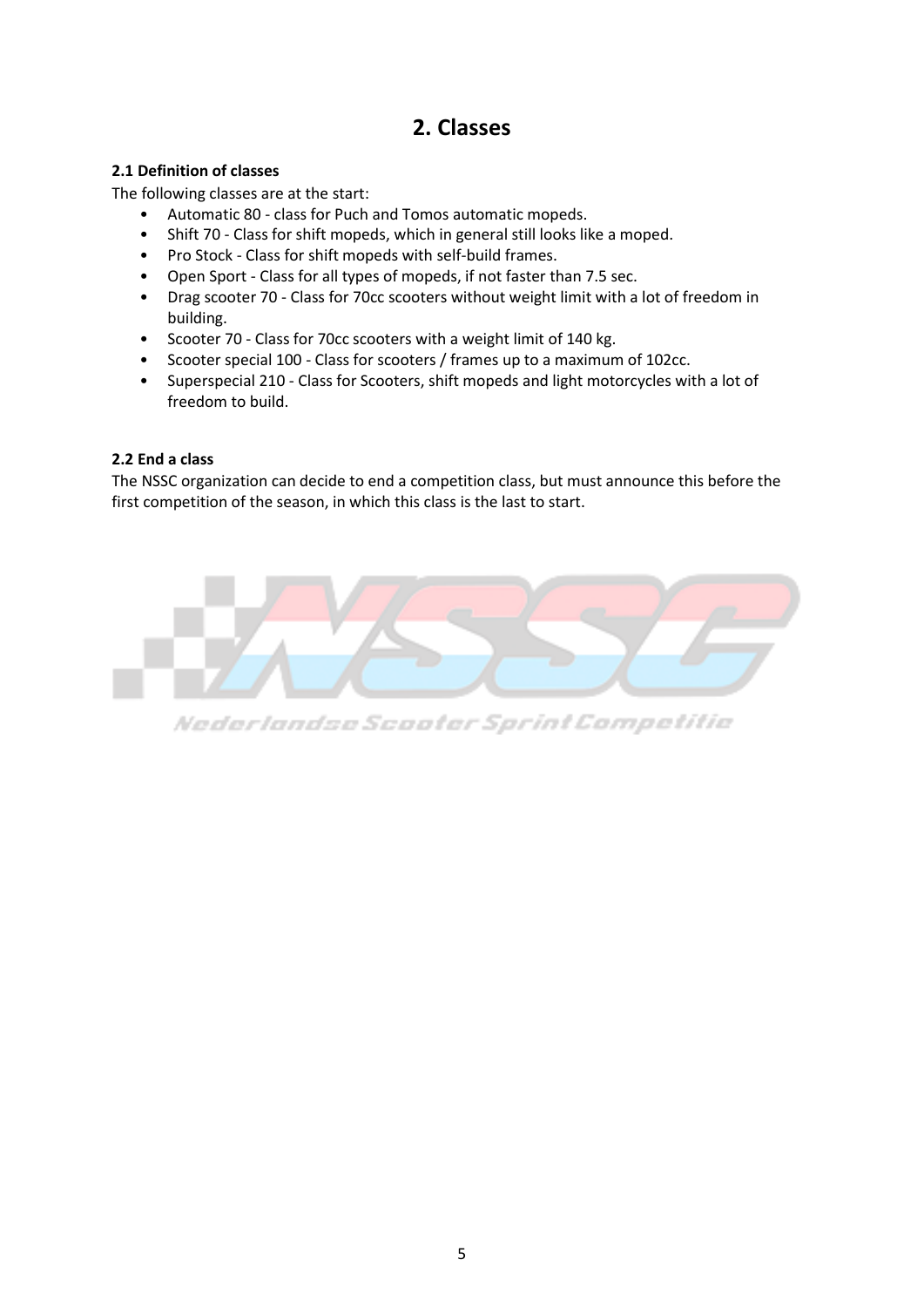### **3. Technical regulations**

#### <span id="page-6-1"></span><span id="page-6-0"></span>**3.1 Participation**

Every machine participating in a competition must comply with the rules, as stated in the Technical Regulations for NSSC competitions. Whether or not these rules are met can be determined by the board and / or the technical committee. These technical regulations consist of a General Technical Regulations (ATR) and the associated Specific Technical Regulations (STR). The ATR and the STR indicate the requirements that the machine, clothing and helmet must meet.

#### <span id="page-6-2"></span>**3.2 Technical inspection**

Verification of compliance with the technical regulations is done on site by a technical committee consisting of inspectors appointed by the NSSC. One of the judges is the head of technical committee during the competition day. He acts as coordinator and point of contact for the technical committee. He always makes the final decision.

#### <span id="page-6-3"></span>**3.3 Rider and machine**

Each machine must be approved by the technical committee prior to participation in the competition. The technical committee can also perform technical checks at other times during the competition. Which starting numbers should appear during the follow-up check will be announced before the end of the finals.

#### <span id="page-6-4"></span>**3.4 Failure to comply with the regulations**

Removal from the technical inspection (s), as referred to in art. 3.3, or failure to comply with the technical regulations during the competition, may lead to disqualification or other punishment. The decision is always taken by the race management.

# <span id="page-6-5"></span>*<i>Nederlandse Scooter Sprint Competitie*<br>3.5 Accountability

The participant is always responsible for the compliance of the machine and cannot derive any rights from the technical inspection. The morning inspection is primarily a safety inspection. The compliance of your vehicle is your own responsibility. Being approved in the morning does not mean that you are regulatory for the entire day!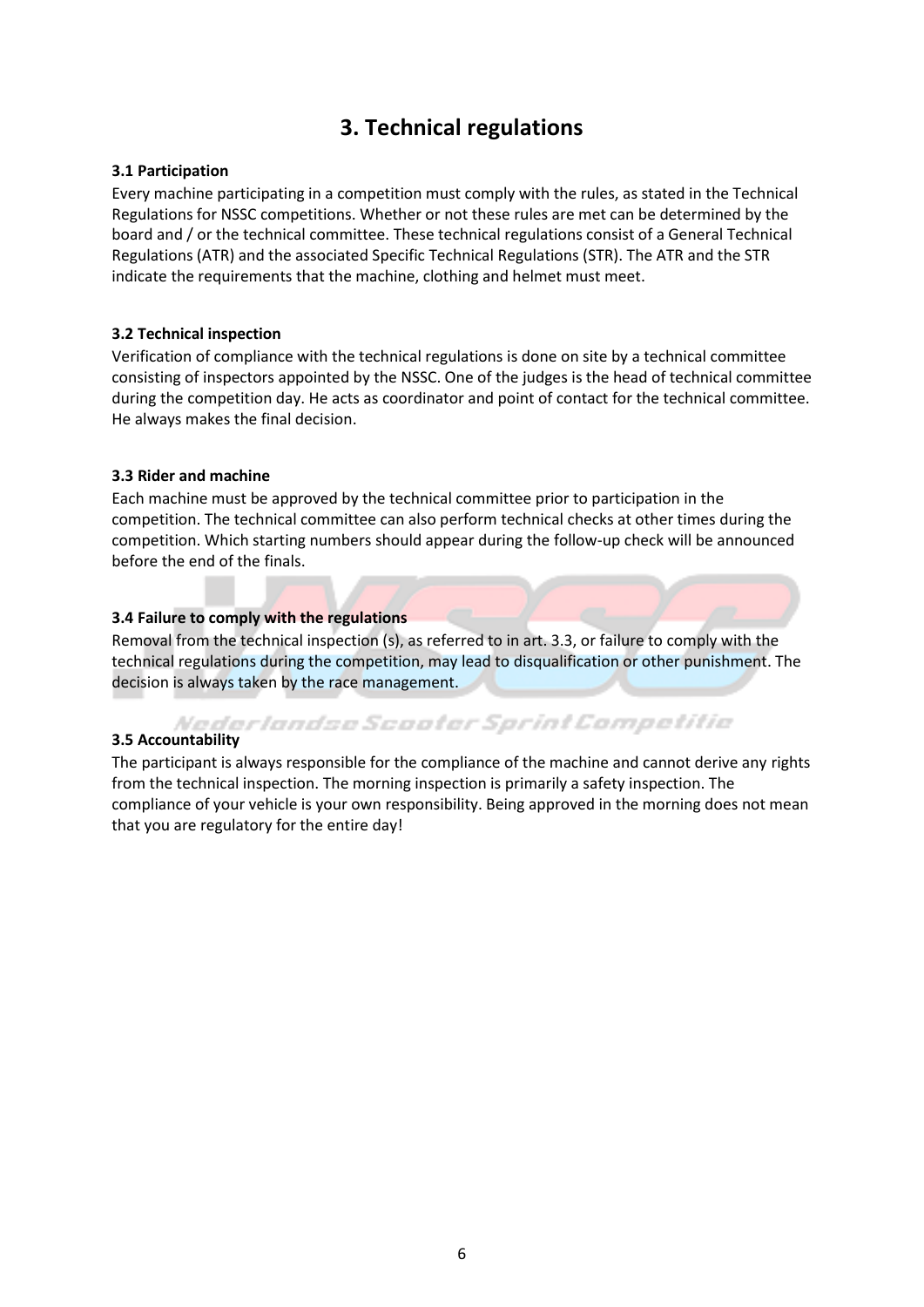### **4. Final decision**

#### <span id="page-7-1"></span><span id="page-7-0"></span>**4.1 Competition management**

In all cases that occur during the competition and for which these regulations do not provide, the competition management decides. Failure to deal normally with a decision taken by the race management can lead to disqualification of the day or of the year.



Nederlandse Scooter Sprint Competitie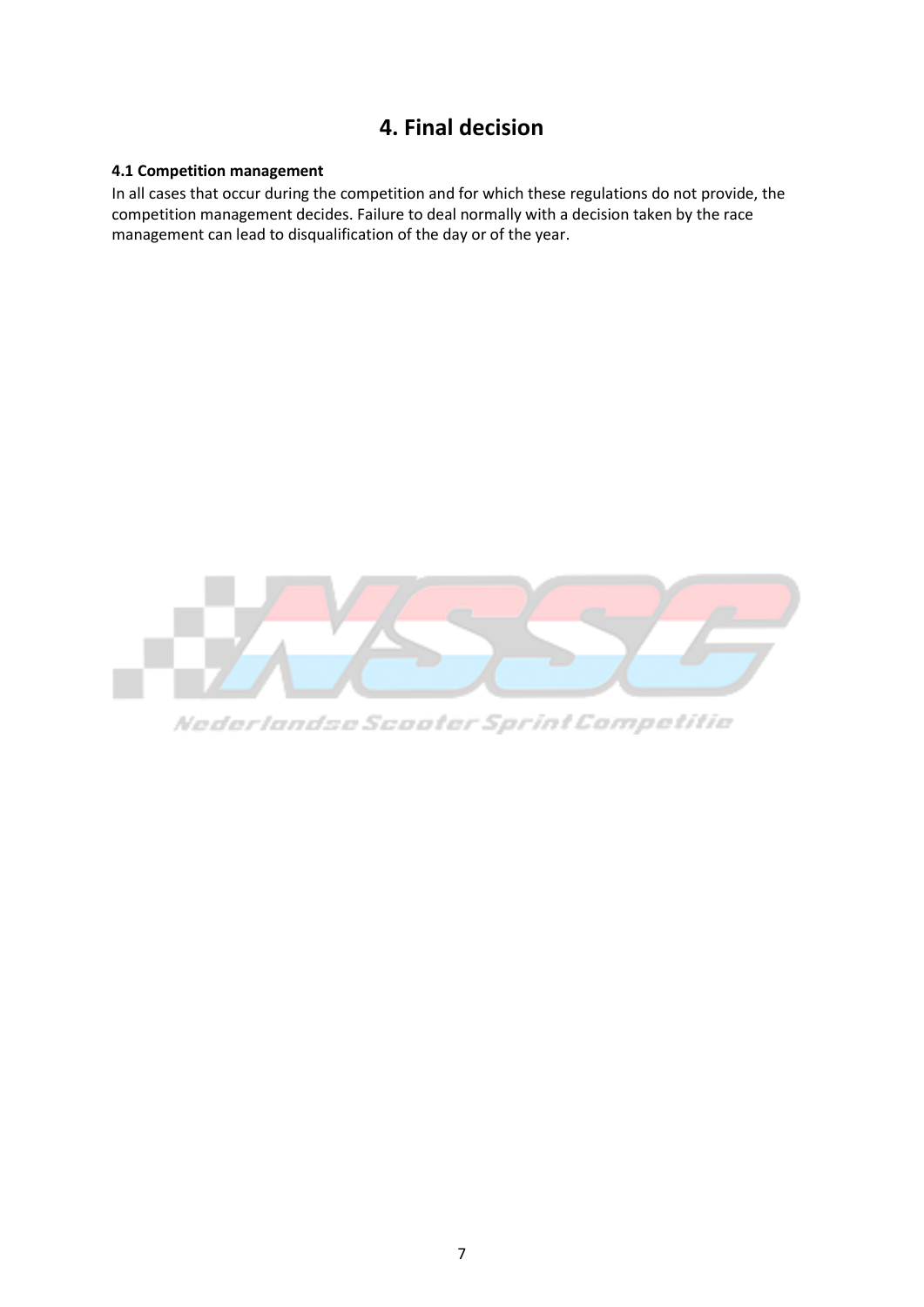### **5. Starting certificate, insurance and liability**

#### <span id="page-8-1"></span><span id="page-8-0"></span>**5.1 Annual registration**

Participants who want to participate in the championship must have an annual registration. This can be purchased via [www.nssc.nl,](http://www.nssc.nl/) at the applicable rate. This is possible up to half of the scheduled matches for that year. Furthermore, a participant must register per competition. Day registrants do not participate in the championship and are not included in the records.

#### <span id="page-8-2"></span>**5.2 Insurance content**

A liability insurance is included in the Day license. The participant is responsible for the necessary other insurance policies (medical expenses / accidents / self-employed allowance, etc.).

#### <span id="page-8-3"></span>**5.3 Participation**

Participation is at your own risk. Indemnify the participant, partly responsible towards third parties, the SBO / NSSC, the organizers and the officials, as well as their representatives and employees from all costs and declarations that have arisen in connection with a claim from third parties, and from any obligation to third parties.



Nederlandse Scooter Sprint Competitie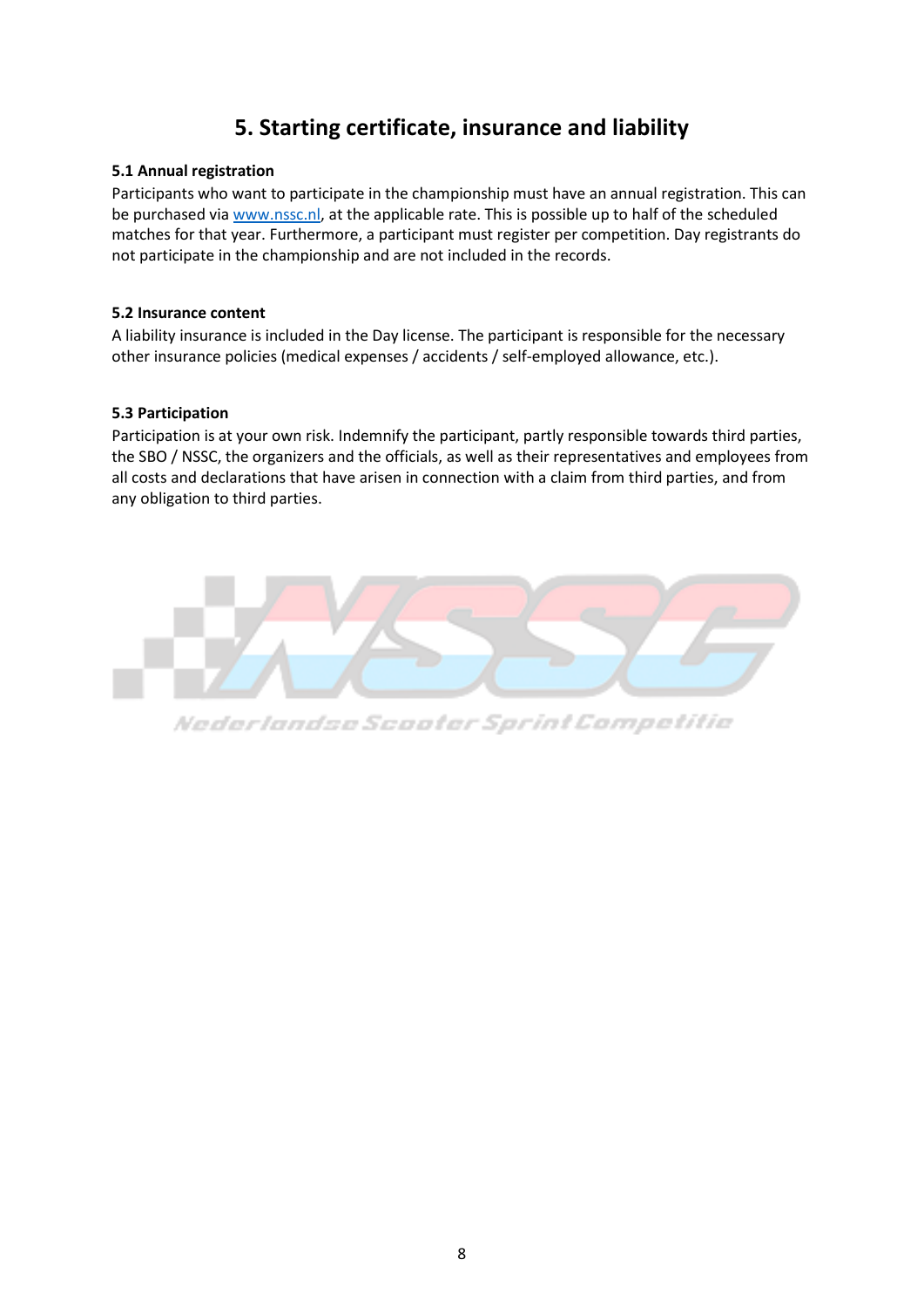### **6. Participants**

#### <span id="page-9-1"></span><span id="page-9-0"></span>**6.1 Age limits**

For all classes, the participant must have reached the age of 14 on January 1 in the year of participation. Other ages first in consultation with SBO / NSSC and insurance.

#### <span id="page-9-2"></span>**6.2 Behavior**

The participant will behave towards the other participants, their helpers, the public, the organizers and the race officials, as befits a good athlete. This applies not only during the training and races, but also at all other times of the racing season.

#### <span id="page-9-3"></span>**6.3 Responsibility of the participant**

The participant is always responsible for the behavior of the helpers belonging to him or his team and can also be punished for misconduct by these persons. For misconduct by helpers of a team, multiple participants from that team can be punished. This applies on the day of the competition itself, but also after or before the competition, in online or offline media.

#### <span id="page-9-4"></span>**6.4 Follow directions**

You must always follow the instructions of officials on duty. If this does not happen, an official has the authority to impose a punishment on the person who does not comply with it.

#### <span id="page-9-5"></span>**6.5 Participation in finals**

A participant may have a spare machine, it must be inspected at all times before the competition and must comply with the regulations! Spare machines are only allowed during qualification! All finals must be driven with 1 and the same machine!!

Nederlandse Scooter Sprint Competitie

#### <span id="page-9-6"></span>**6.6 Test run**

If one wants to make a test run on another participant's machine, this must first be reported to the time observation / race management. The race management then decides whether this is possible. Any time that the registered driver will then set will be removed from the result. The machine must meet the specific regulations of the class for which the driver is registered.

#### <span id="page-9-7"></span>**6.7 Posting of finals**

If a rider receives a disqualification or is no longer able to drive at the start of the finals, the final places are moved on to reach 4 participants. If a participant cannot participate in the finals, no. 5 of this class may enter the final place, etc., provided that this person is present on time, ie before his or her class has started the final runs. The rider who is not present will receive the points for the 5th place. Example: Suppose the number 1 does not show up for the finals and there is a scrolling then number 1 is automatically number 5 in terms of points.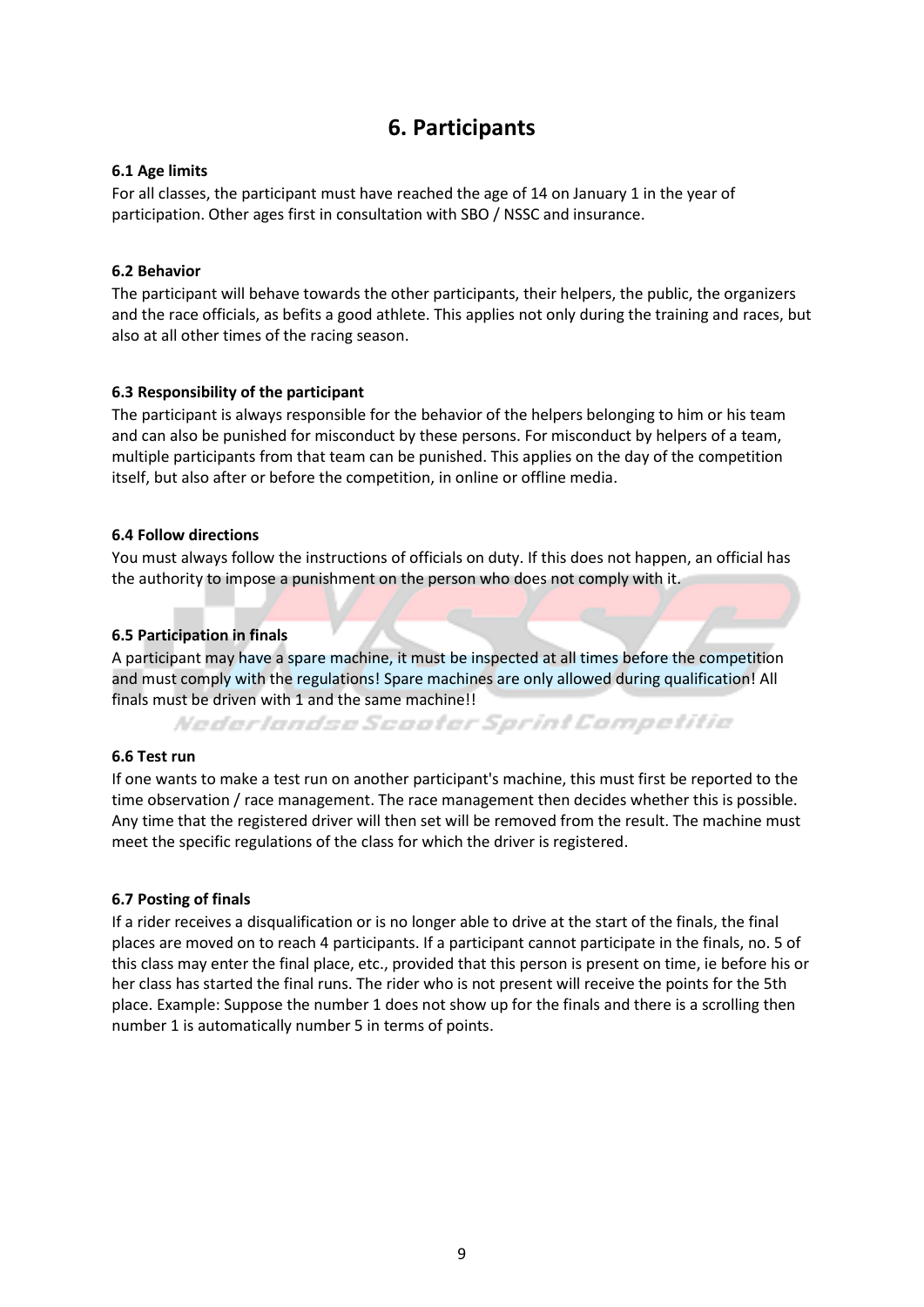### **7. Register for a competition**

#### <span id="page-10-1"></span><span id="page-10-0"></span>**7.1 Registration**

Registration is required for participation in a competition. This registration takes place on the competition day or in advance via the website [www.nssc.nl.](http://www.nssc.nl/)

#### <span id="page-10-2"></span>**7.2 Participation in multiple classes / with multiple machines**

Each participant with an annual registration may participate in a maximum of 2 classes with 1 or 2 machines. The participant pays a reduced rate for the 2nd class. If a participant participates with 2 machines in the same class, only 1 machine finals may be used. Participating with multiple participants on 1 machine is not permitted.

#### <span id="page-10-3"></span>**7.3 Amount of registration fee**

The entry fee per race is determined annually by the board of SBO / NSSC and is announced to the participants at the start of the season. It is possible that certain events are more expensive, but this is then indicated on time.

#### <span id="page-10-4"></span>**7.4 Closure of registration**

Registration closes 15 minutes before the start of the sprint with time measurement (qualification).

#### <span id="page-10-5"></span>**7.5 Start number**

The start number is announced to the participant in advance, or on the spot when registering. With an annual registration, the starting number for an entire season is tied to class and participant. The use of the starting numbers provided by the organization is mandatory. This applies to both the provided starting number stickers and the provided shirts with the starting number.

Nederlandse Scooter Sprint Competitie

#### <span id="page-10-6"></span>**7.6 Driving with a different start number**

It is forbidden to participate as a participant in a competition with a starting number, which is assigned to another participant. It is also forbidden for the person to whom a starting number has been assigned to let someone else participate in a competition under his starting number.

#### <span id="page-10-7"></span>**7.7 Payment arrears**

The board may at any time refuse a participant who is in arrears of payment, in whatever form, further participation in events.

#### <span id="page-10-8"></span>**7.8 Maximum number of start numbers**

The board may decide to limit the number of starting numbers to be issued for a class and thus the number of participants that may participate in that class to a maximum.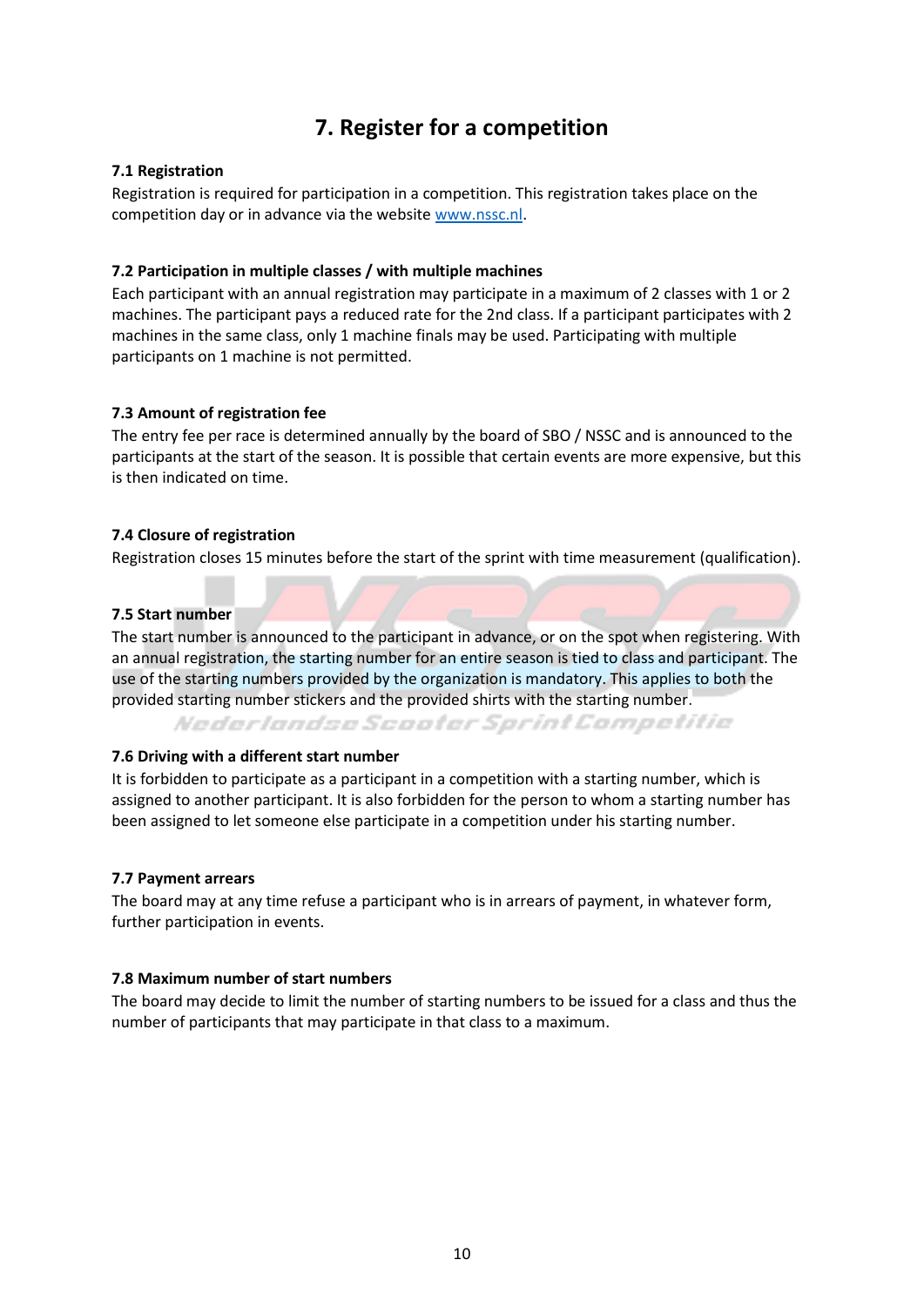### **8. Sponsorship**

#### <span id="page-11-1"></span><span id="page-11-0"></span>**8.1 SBO / NSSC interests in connection with sponsorship**

Participants who receive sponsorship, when offering a consideration to their sponsor (s), must not harm the interests of the SBO / NSSC and its sponsors and the organizers.

#### <span id="page-11-2"></span>**8.2 Fulfill obligations**

Participants must comply with the obligations that the SBO / NSSC enters into with its sponsors and that relate to participants and machines.



Nederlandse Scooter Sprint Competitie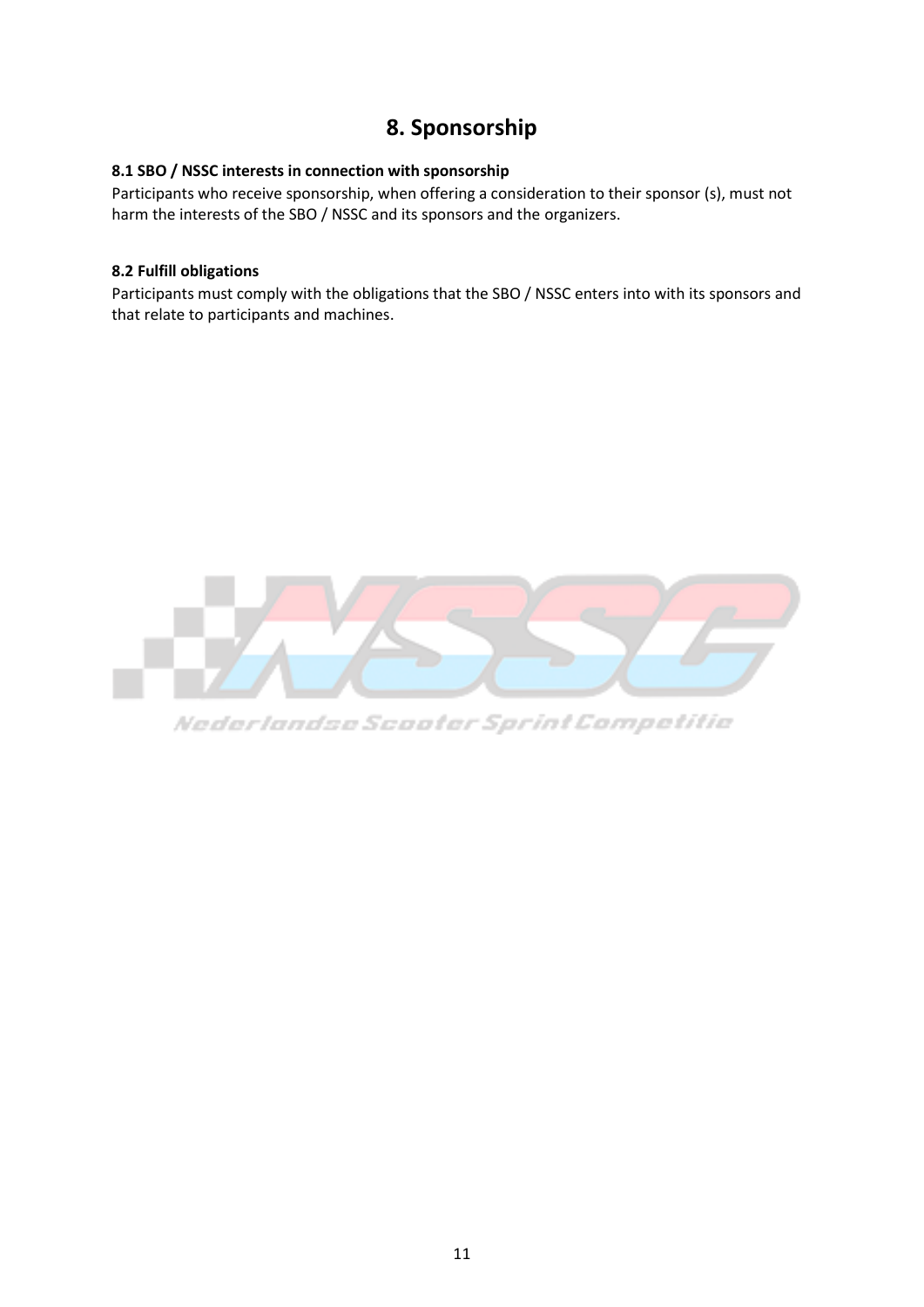### **9. Competition Regulations General**

#### <span id="page-12-1"></span><span id="page-12-0"></span>**9.1 Coruse of the competition**

The sprint race normally starts with at least 4 hours of qualifying. Followed by a semi-final followed by the final. Due to unexpected factors, the race leader, in consultation with delegates from the board and the organization, may decide to have this run differently.

#### <span id="page-12-2"></span>**9.2 Finals**

The 1/2 final and final will be held per class.

#### <span id="page-12-3"></span>**9.3 Number of final participants**

In the base the finals are held with the fastest 4 drivers per class. If there are 12 or more participants in a class, there will be driven in this class with the fastest 8 participants, so a 1/4 final.

#### <span id="page-12-4"></span>**9.4 Result in case of force majeure**

If there is force majeure, the race management, in consultation with representatives of the board and / or organization, may decide to determine the final score on the basis of the qualification or the last final per class.



Nederlandse Scooter Sprint Competitie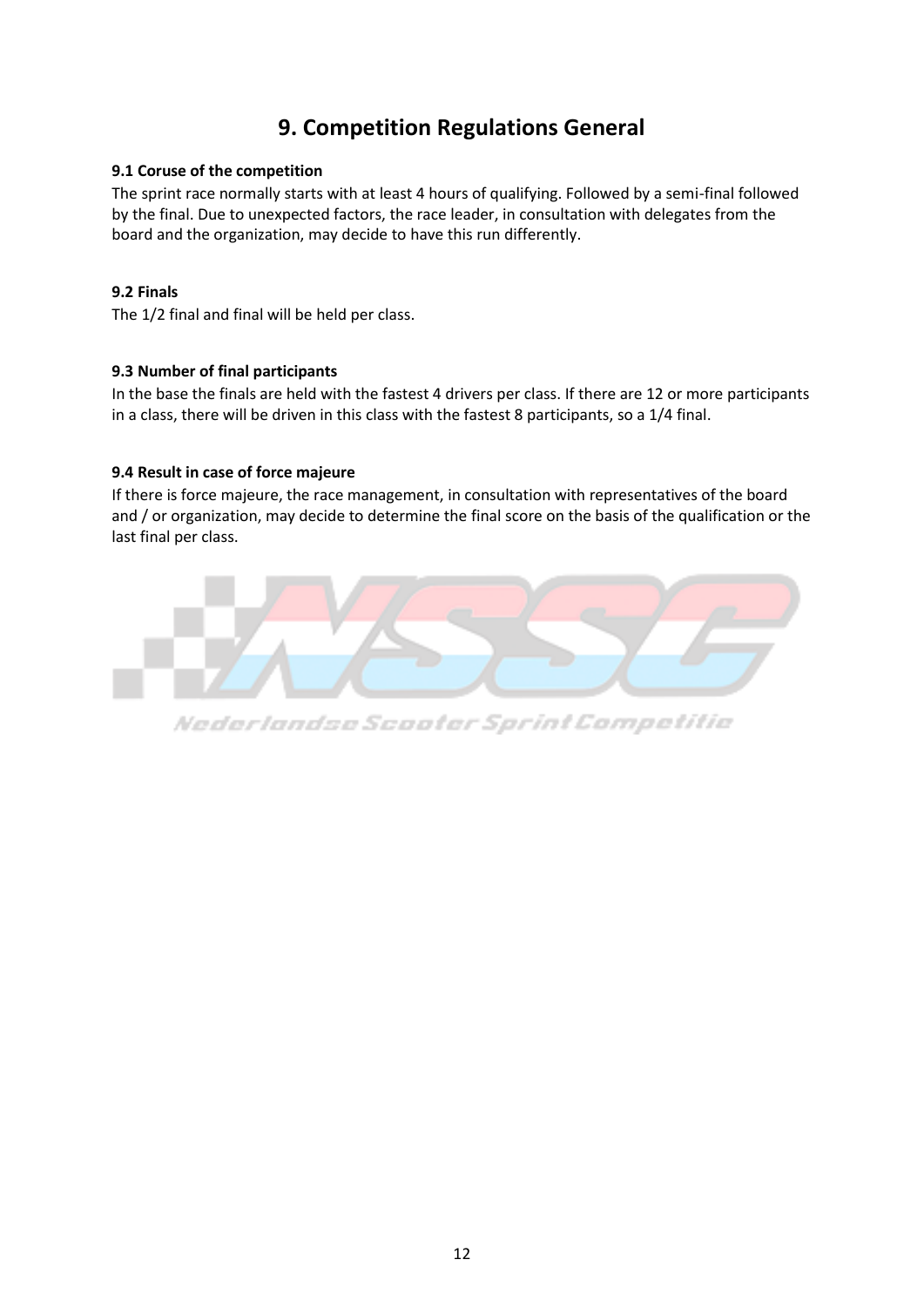### **10. Starting position**

#### <span id="page-13-1"></span><span id="page-13-0"></span>**10.1 Starting grid during qualifying**

In the qualifying prints there will be no starting line-up according to any classification.

#### <span id="page-13-2"></span>**10.2 Starting grid final**

The starting line-up during the final sprints takes place on the basis of the 4 fastest times of each class. Both courses must be used in the finals, unless the race management decides otherwise, for safety reasons. This means that nobody will ride on a possibly closed track. A blockade of a job is binding for everyone! When a driver finds it irresponsible to ride a certain track, he / she has the choice not to participate. He / she consciously distances himself from possible points.

The starting line-up during the finals with 4 participants is as follows:

- The number 1 will sprint against the number 3
- The number 2 will sprint against the number 4

The starting line-up during the finals with 8 participants is as follows:

- The number 1 will sprint against the number 5
- The number 2 will sprint against the number 6
- The number 3 will sprint against the number 7
- The number 4 will sprint against the number 8

It is permitted to change starting positions in consultation with the race management and the other participant.

#### <span id="page-13-3"></span>**10.3 Do not participate in the finals**

If a rider is qualified for the finals, but does not position himself on time with his moving machine, then this rider will automatically be awarded 4th place or he / she will be pushed further on when another person replaces him / her.

#### <span id="page-13-4"></span>**10.5 Result for multiple DNFs or not participating in the final**

If more than 1 driver does not participate in the final and / or twice false start (DNF), the position between these drivers is determined on the basis of the last qualification or final driven.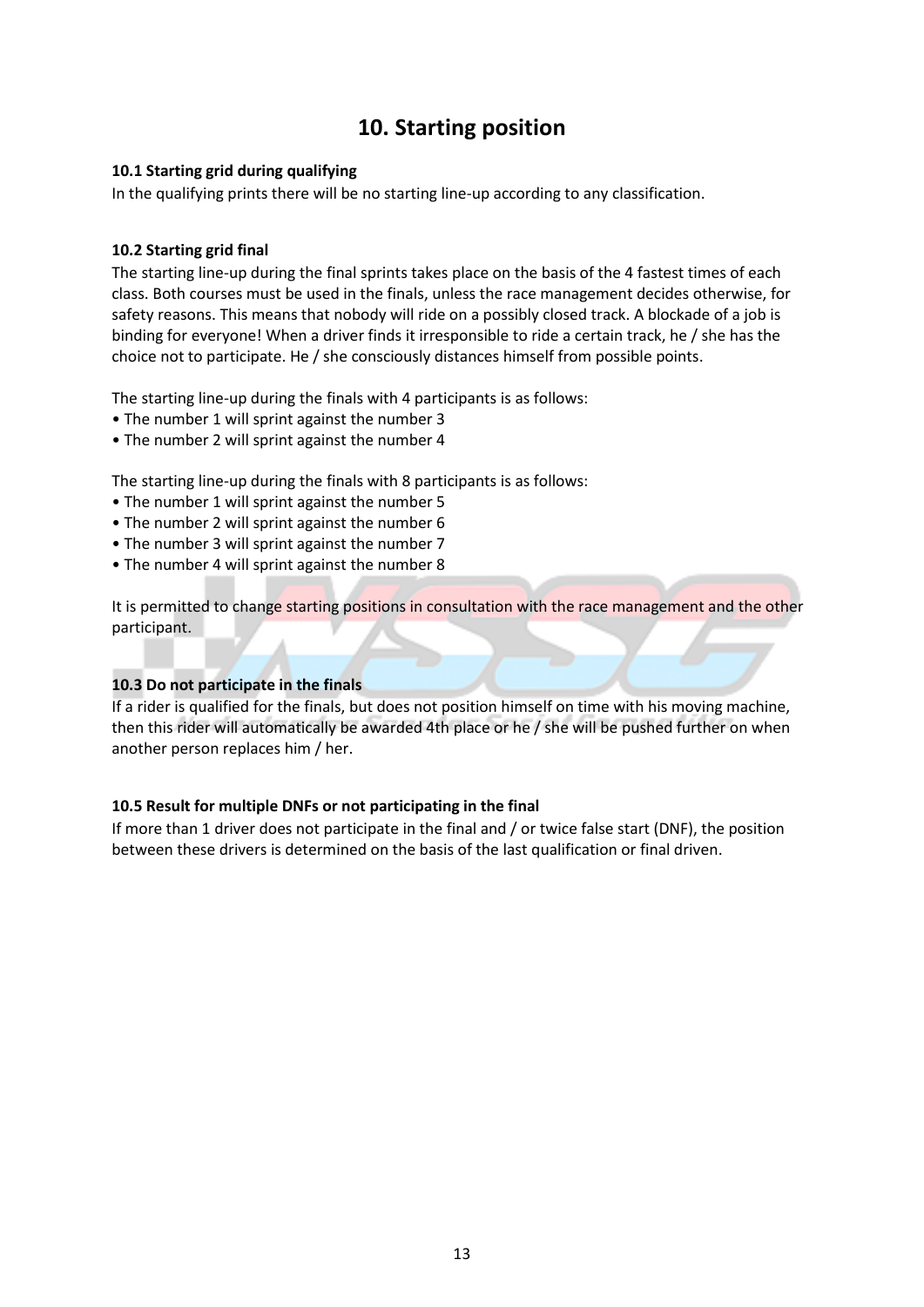### **11. Starting method**

#### <span id="page-14-1"></span><span id="page-14-0"></span>**11.1 Starting procedure**

The starting procedure is as follows:

1. The engine is started with the participant on the machine.

The participants drive from the parc fermé to the sprint track per starting row and drive to their starting place.

2. The participants line up at the starting place assigned to them. This is done on the instruction of a competition official.

3. On the starting line the participant positions himself in the internship and pre-internship after which the starting light is activated.

4. When the starting light has been started, the first yellow light will count down to the green light. From that moment the participants can start their run.

#### <span id="page-14-2"></span>**11.2 False start**

A participant who makes a false start during the qualifying prints, may cancel this run once. At a 2nd false start, he / she must continue to the finish. This run will be automatically converted to a DNF (did not finish).

#### <span id="page-14-3"></span>**11.3 False start during the final**

During the final runs, one false start may be made per run. With a second false start (DNF) of the same participant, this will be excluded from further participation in the final runs. In the  $\frac{1}{4}$ ,  $\frac{1}{2}$  and 1/1 final, the rider who does not make a false start is allowed to set a time while his opponent makes a false start. When the driver has done this, the time is set and no resit is possible. However, the rider may also choose to abort his run. He then only has 1 chance left since his first run is canceled.

Nederlandse Scooter Sprint Competitie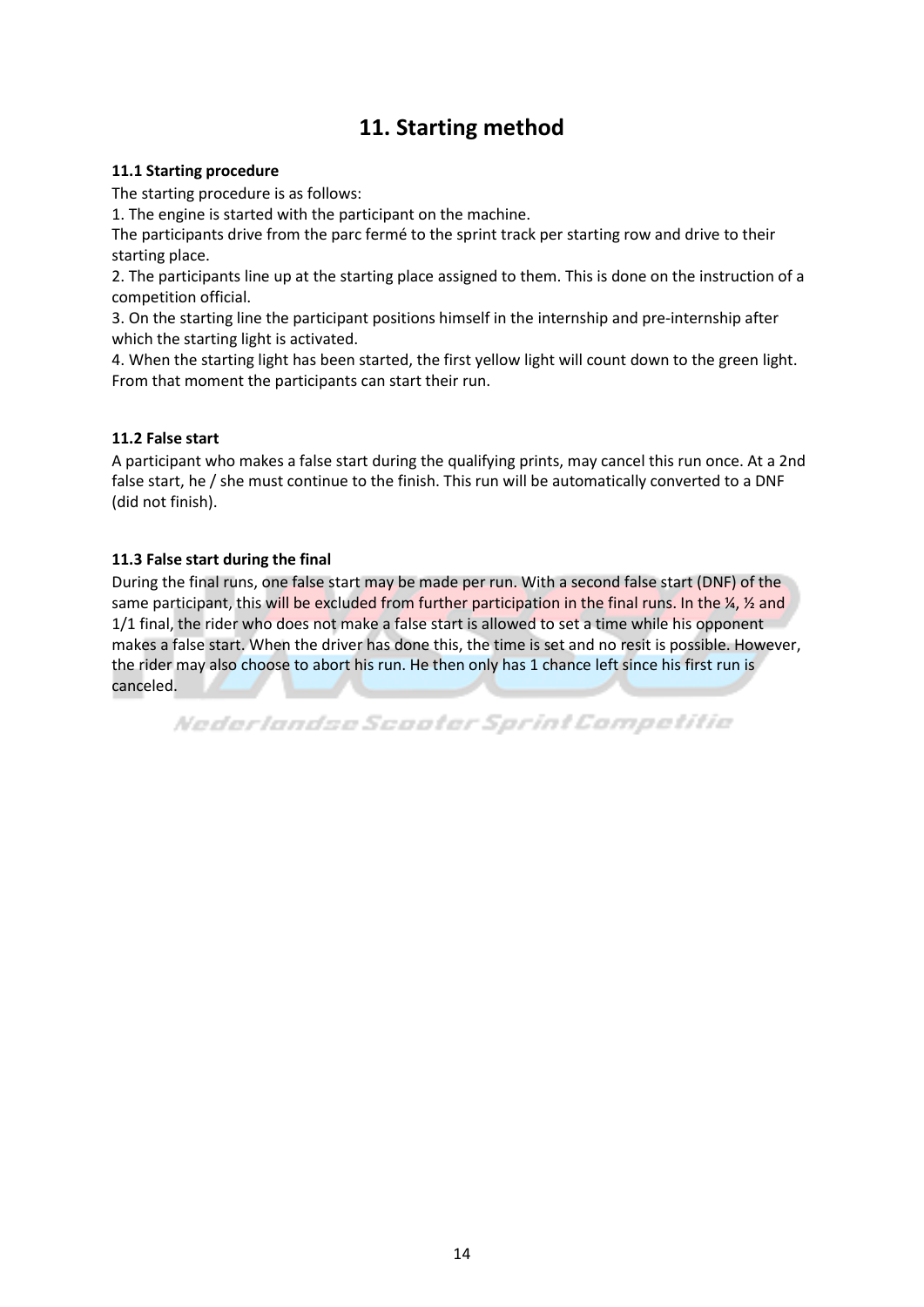### **12. Interim stop**

#### <span id="page-15-1"></span><span id="page-15-0"></span>**12.1 (Temporarily) stopping the competition**

The competition can be stopped in the meantime. Only the competition leader makes the decision.

#### <span id="page-15-2"></span>**12.2 Regen**

If the race is started on a dry track and it starts raining during the race, the race can be stopped by the race management. When the condition of the course is constant, this is at the discretion of the race management, a restart can be started.



Nederlandse Scooter Sprint Competitie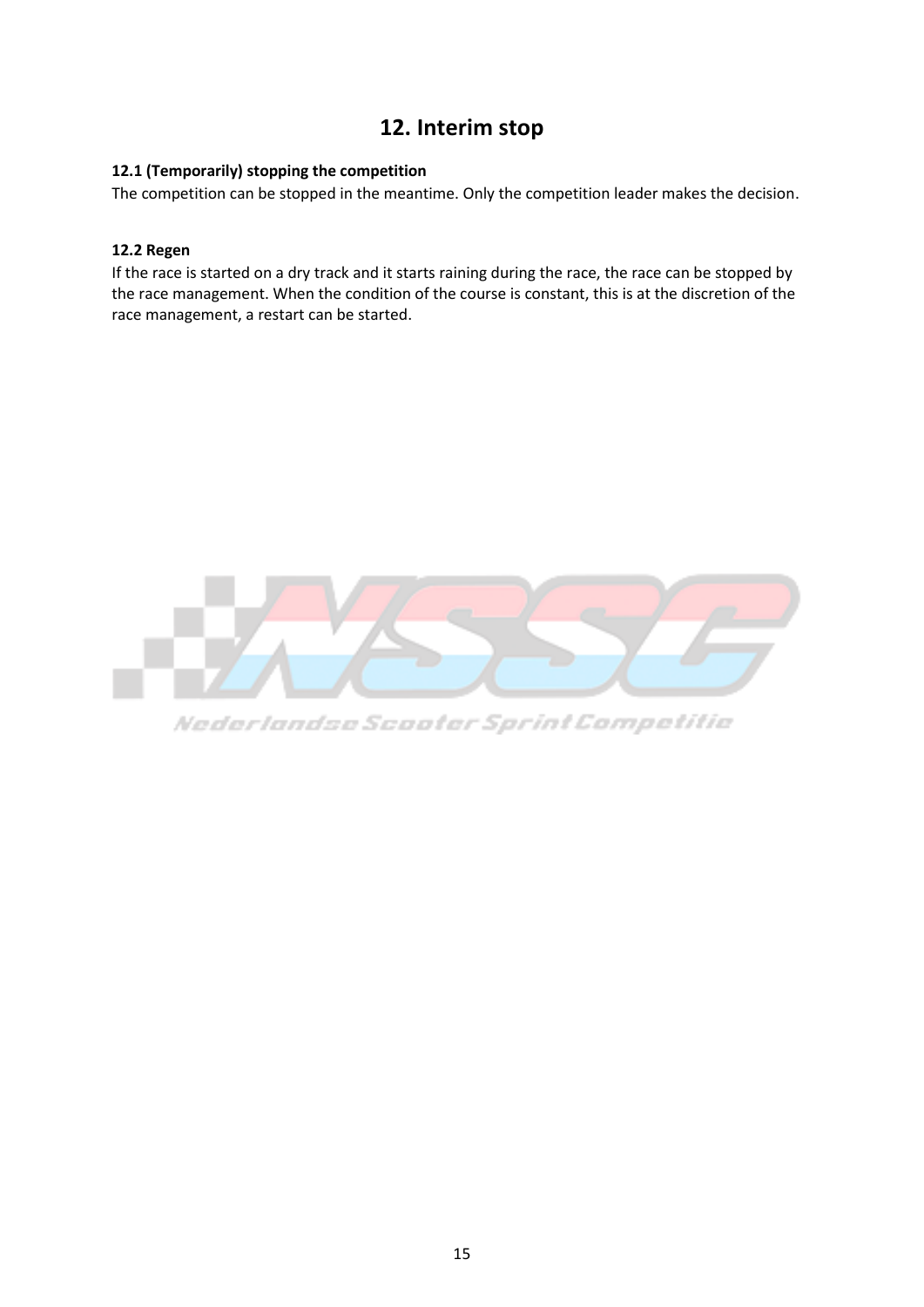### **13. The winner and the result**

#### <span id="page-16-1"></span><span id="page-16-0"></span>**13.1 Not classified**

When a false start takes place, the participant will not be classified. This also applies when a participant is registered but has not made a valid run on this day.

#### <span id="page-16-2"></span>**13.2 Winner decision**

During the ¼ final, the 4 fastest (time) of the 8 drivers will go to the ½ final. During the ½ final, the 2 fastest (time) of the 4 drivers go to the 1/1 final. In the case of the 1/1 final, the person who has set the fastest time will be designated as the day winner in his class.

#### <span id="page-16-3"></span>**13.3 Result**

The result will be announced no later than 30 minutes after the end of the last run of the day, unless there is reason to publish the results later. This at the discretion of the race management.



Nederlandse Scooter Sprint Competitie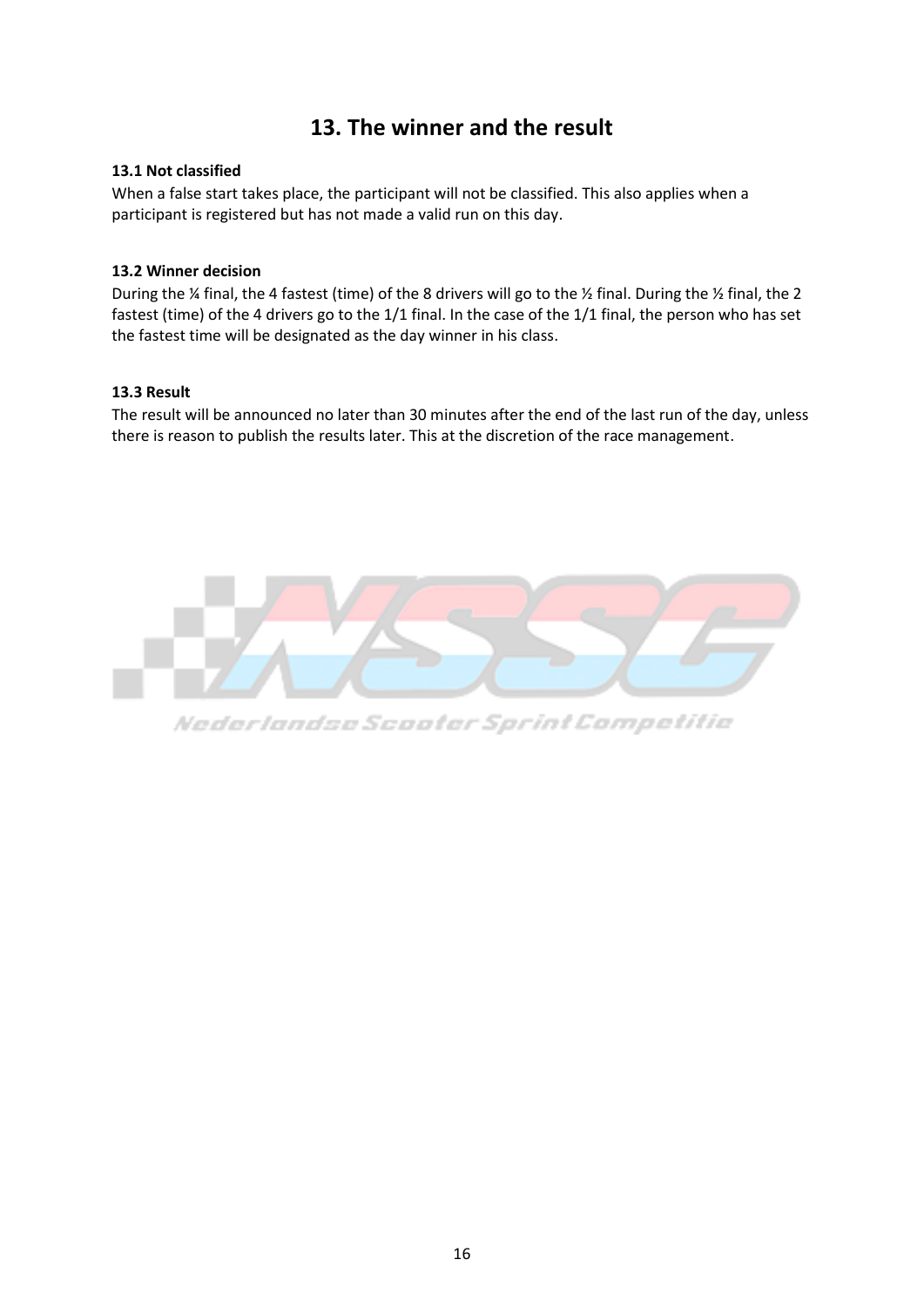### **14. Rankings**

#### <span id="page-17-1"></span><span id="page-17-0"></span>**14.1 Awarding points**

Counting from 1st place per class, the following points are awarded per sprint race:

| Place: | # Points: |  |
|--------|-----------|--|
| 1      | 30        |  |
| 2      | 27        |  |
| 3      | 25        |  |
| 4      | 23        |  |
| 5      | 21        |  |
| 6      | 20        |  |
| 7      | 19        |  |
| 8      | 18        |  |
| 9      | 17        |  |
| 10     | 16        |  |
| 11     | 15        |  |
| 12     | 14        |  |
| 13     | 13        |  |

| Place:         | # Points: | Place: | # Points:    |
|----------------|-----------|--------|--------------|
| 1              | 30        | 14     | 12           |
| $\overline{2}$ | 27        | 15     | 11           |
| 3              | 25        | 16     | 10           |
| 4              | 23        | 17     | 9            |
| 5              | 21        | 18     | 8            |
| 6              | 20        | 19     | 7            |
| 7              | 19        | 20     | 6            |
| 8              | 18        | 21     | 5            |
| 9              | 17        | 22     | 4            |
| 10             | 16        | 23     | 3            |
| 11             | 15        | 24     | $\mathbf{2}$ |
| 12             | 14        | 25     |              |
|                |           |        |              |

This count is applied per sprint race, for both the day classification and the champion classification and is applicable to all classes. When a participant with a one-day license has finished between 1st and 25th place, the scoring will be postponed. Example: day license participant has become 4th, then the 5th place (if it is not a day license) points for 4th place, because the 4th place is canceled.

#### <span id="page-17-2"></span>**14.2 Fastest times**

From the fastest time per class, the following extra points are awarded per sprint race: fastest 3 points, second 2 points and the third 1 point. This count is applied per sprint race in the qualification for the championship ranking and applies to all classes.

#### <span id="page-17-3"></span>**14.3 Equal number of points**

If participants in the final rankings end up with an equal number of points, the following applies to determining the highest ranking:

- 1. The number of first places
- 2. The number of second places
- 3. The number of third places
- 4. The classification in the last sprint.

#### <span id="page-17-4"></span>**14.4 Scratch result**

At 5 or more events in a season, 1 result / race per participant is canceled for the championship classification. With fewer than 5 events in a season, no scrapping scheme applies by definition.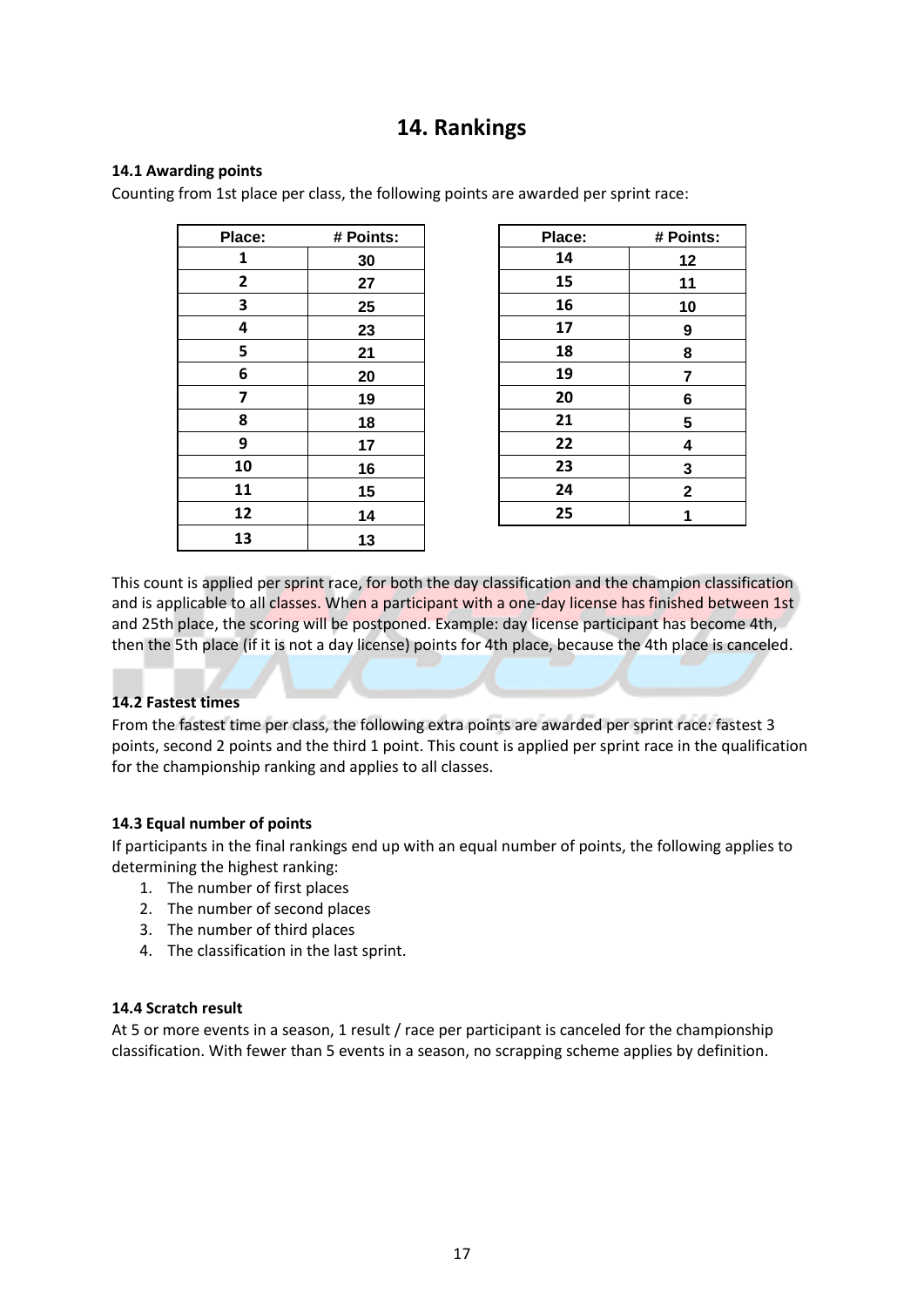### **15. Prizes**

#### <span id="page-18-1"></span><span id="page-18-0"></span>**15.1 Availability prizes**

Based on the results of a competition, a competition ranking is drawn up. In each class, a prize is made available for the first three finished participants in the competition ranking.

#### <span id="page-18-2"></span>**15.2 Receipt of prizes**

Prizes will be awarded at the end of the competition and must be personally received by the prize winners at that time.

#### <span id="page-18-3"></span>**15.3 Claim to prizes**

If Article 15.2 is not complied with, the claim to the prize achieved is lost



Nederlandse Scooter Sprint Competitie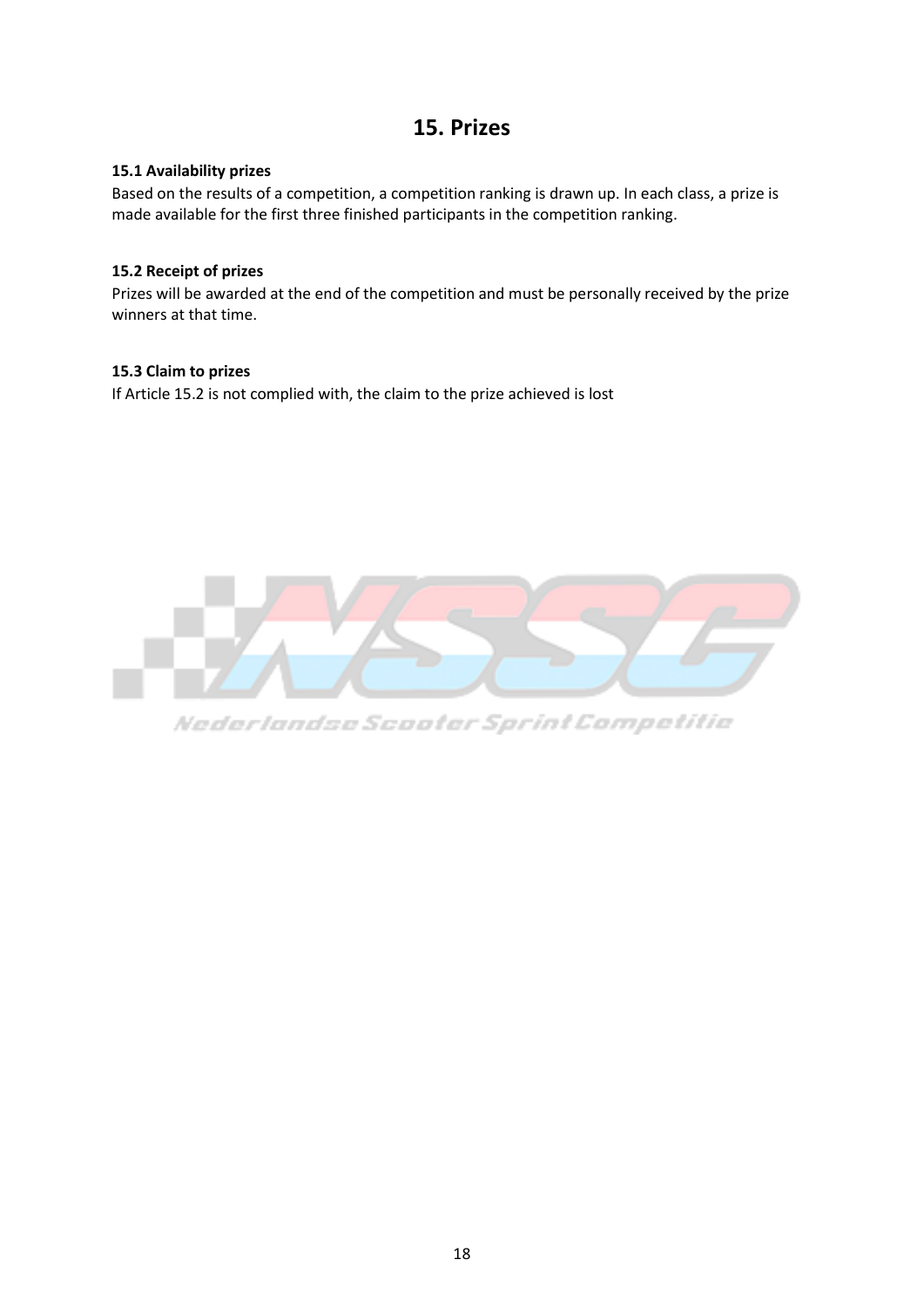### **16. Behaviour**

#### <span id="page-19-1"></span><span id="page-19-0"></span>**16.1 Maneuvers**

It is forbidden for participants to perform unfair, unauthorized or dangerous maneuvers or to show driving behavior that other participants, officials, public or other persons are endangered or can be endangered.

#### <span id="page-19-2"></span>**16.2 Interferrence**

Participants must not interfere with each other. Either at the start and / or during the run.

#### <span id="page-19-3"></span>**16.3 Own track**

Participants must remain in their own track. If a participant lands on the opponent's track during a run, his run will automatically be converted to a DNF (did not finish).

#### <span id="page-19-4"></span>**16.4 Standing still on the track**

Stopping on the track or running against the direction of travel is STRICTLY FORBIDDEN, unless the race leader decides otherwise. Failure to adhere to this immediately leads to disqualification.

#### <span id="page-19-5"></span>**16.5 In the event of a breakdown or accident**

In the event of a breakdown or accident, the machine must be quickly and safely removed from the sprint track and follow the instructions of the track commissioners and / or officials.

#### <span id="page-19-6"></span>**16.6 Use of drugs and / or alcohol**

Use of alcohol or drugs during the competition day is prohibited. This leads directly to a disqualification.for landse Scooler Sprint Competitie

#### <span id="page-19-7"></span>**16.7 Burn-outs**

"Burn-outs" the long-term warming of the tire by turning it over the asphalt with the help of the engine is not permitted, unless permission has been given here by the competition leader. In principle, burnen is ONLY allowed during and at the starting setup. All damage caused by burn-outs remains the responsibility of the participant at all times and will, if desired, be compensated by the organization, including the participant concerned.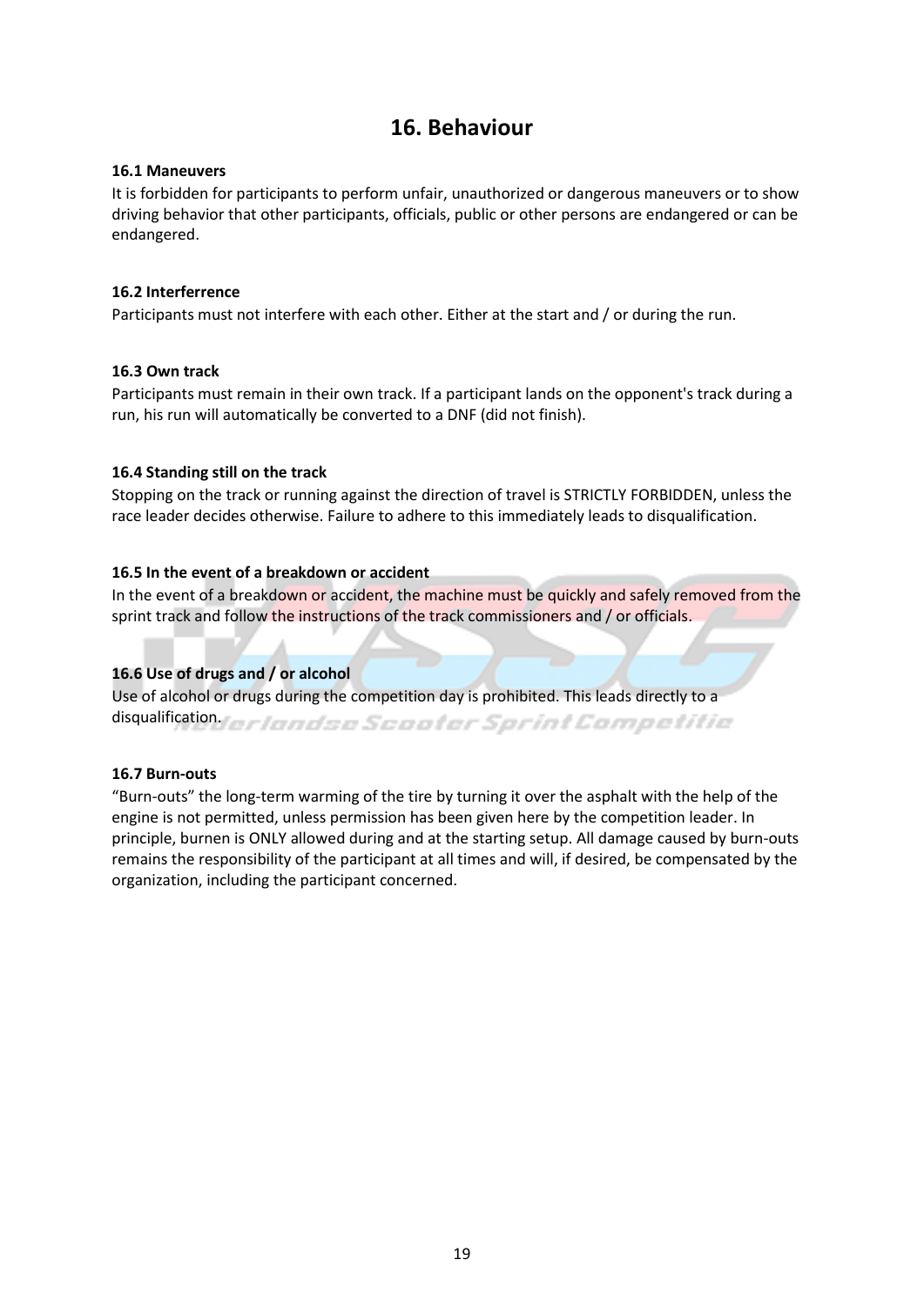### **17. Cuclists' quarter**

#### <span id="page-20-1"></span><span id="page-20-0"></span>**17.1 Driving in the cyclists's quarter**

Driving in the cyclists' quarter is forbidden and will be punished immediately, with a disqualification of the relevant participant.

#### <span id="page-20-2"></span>**17.2 Use of competition machines on nearby public roads**

It is forbidden to use competition machines on a public road located near the competition track.

#### <span id="page-20-3"></span>**17.3 Parc fermé**

During the competition, only in the parc fermé or designated area: - a participant must be assisted tinkered with the machine - the machine must be fueled. Refueling may only be done with the engine switched off, with the rider standing next to the machine. An approved environmental mat must be used for refueling. So there can only be 1 fitter per driver within the park.

#### <span id="page-20-4"></span>**17.4 Repairs**

Apart from the sprints, repairs and adjustments may only be made in the cyclists' quarter. During the finals, repairs and / or adjustments may be made, within the parc fermé, within reasonable limits, but this must not hinder the starting setup and progress of the finals.

#### <span id="page-20-5"></span>**17.5 Leaving the event / track**

It is forbidden to leave the circuit via a different route than the designated exit (with the exception of breakdowns and accidents).

#### <span id="page-20-6"></span>**17.6 Helpers**

erlandse Scooter Sorint Competitie Per driver, 2 helpers may be present at the start if this is necessary.

#### <span id="page-20-7"></span>**17.7 Fire extinguisher**

As a driver and / or team, it is mandatory to have a 6 kg foam extinguisher in possession during SBO / NSSC competitions. This must always be within reach when working on the machine.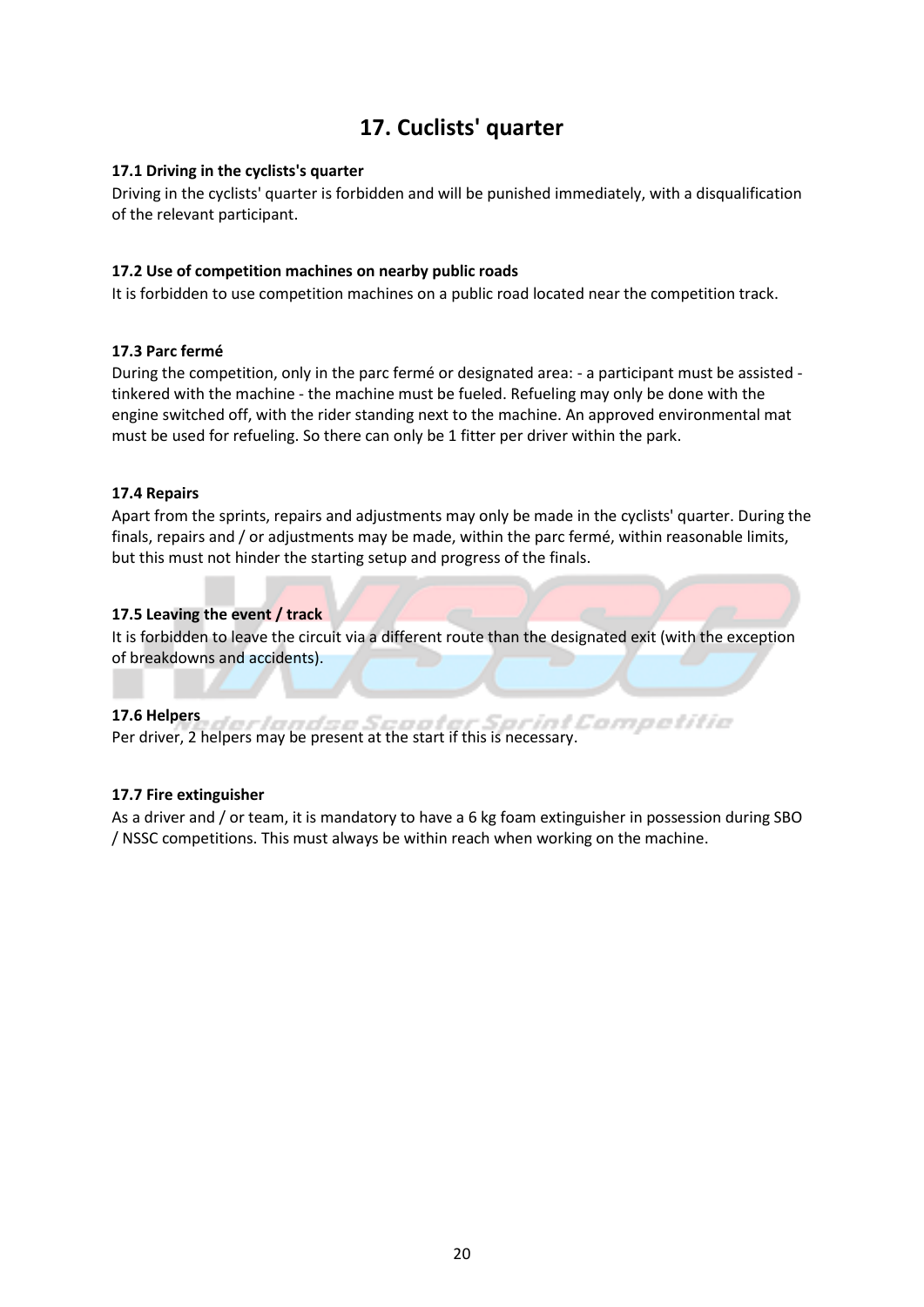### **18. Environmental protection**

#### <span id="page-21-1"></span><span id="page-21-0"></span>**18.1 Environment and noise**

The environment on and around the circuit site must be protected from pollution and nuisance. Participants and helpers must ensure that: Fuel, lubricants, degreasers, cleaning agents and solvents, brake fluid and other environmentally harmful substances do not get into the soil and / or can evaporate in the air. The use of an approved environmental mat is mandatory. Sound systems must be used in the correct manner to prevent noise pollution and waste must be deposited in the prescribed manner.



Nederlandse Scooter Sprint Competitie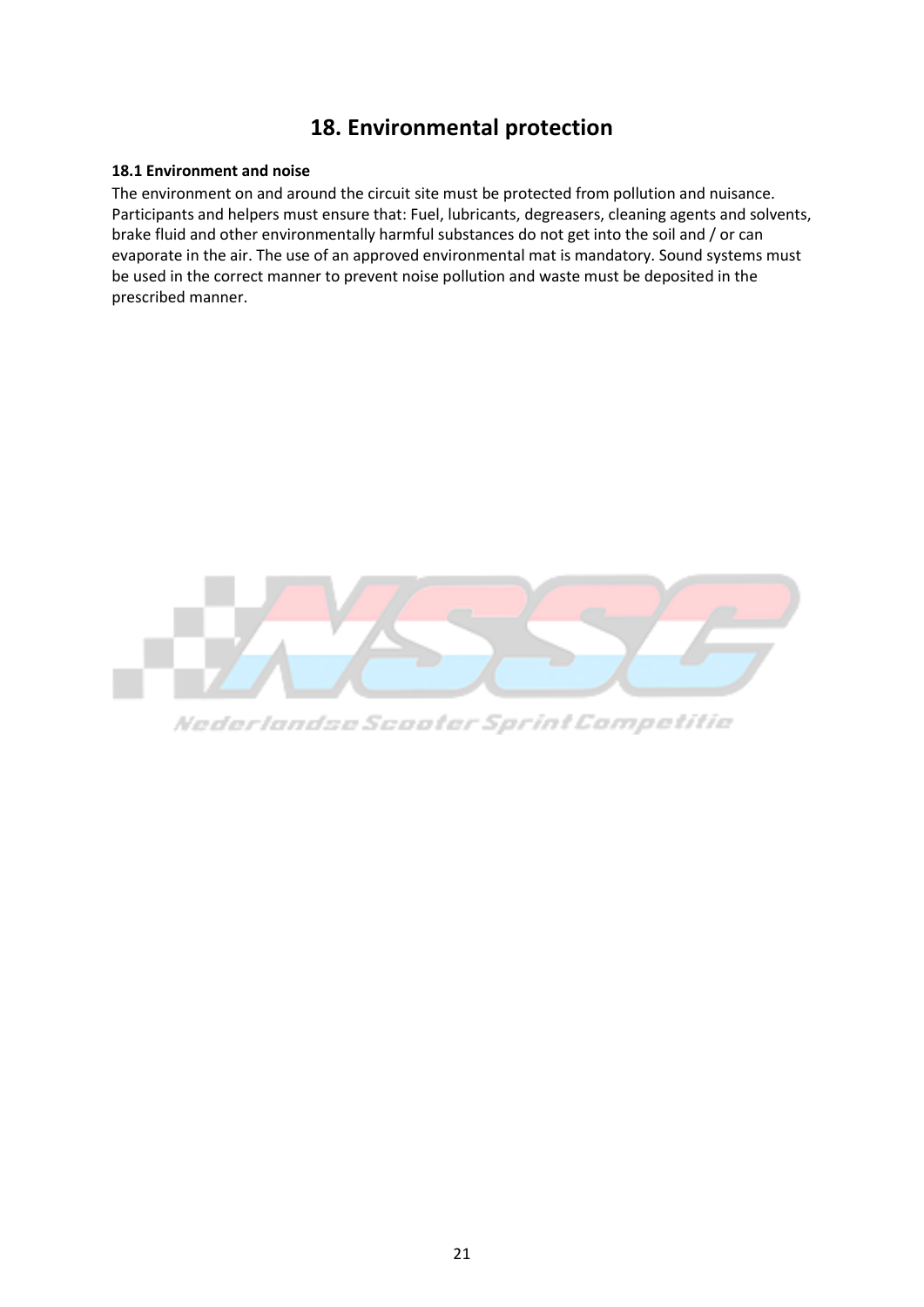### **19. Punishments**

#### <span id="page-22-1"></span><span id="page-22-0"></span>**19.1 Punishments**

Participants must adhere to both the technical and the competition rules of SBO / NSSC, which apply to the year in which the sprint race takes place. If a participant does not adhere to these regulations or if a participant acts in any way during, before or after the competition, which damages the interests of the SBO / NSSC and its employees, punishment may result. An appeal can only be made in writing to the central administration, by parties involved in the protest. The time limit for submitting a written appeal for participants is set at 14 days after the date of the letter, in which the punishment is announced and exclusively using the appropriate defense signed by the secretariat. If an appeal has been lodged, this will not have suspensory effect of the punishment, unless at the request of the petitioner, the Central Board may decide otherwise.

#### <span id="page-22-2"></span>**19.2 Disqualification**

A disqualification means that the points earned by the rider in the race in question will be canceled.



Nederlandse Scooter Sprint Competitie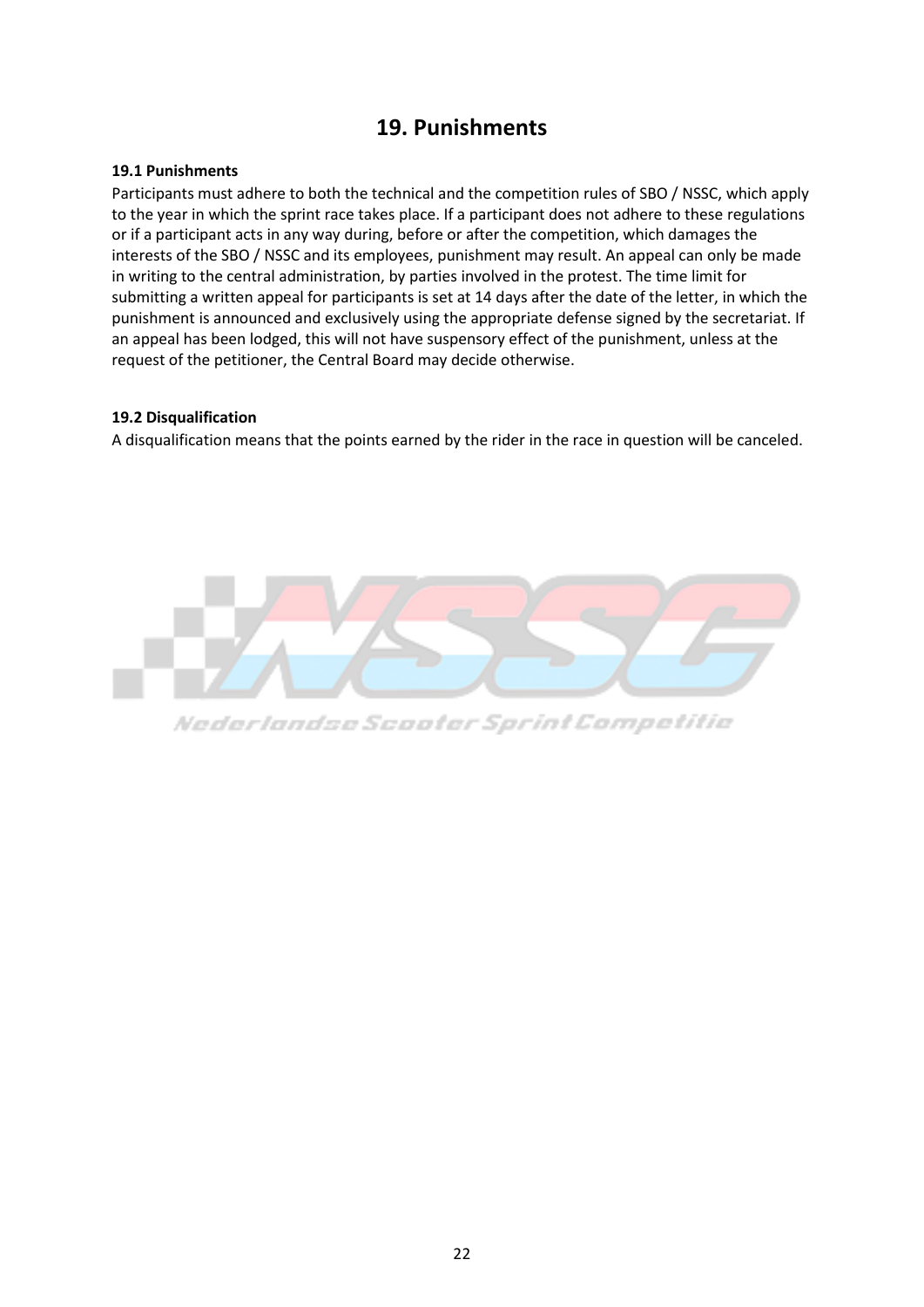### **20. Protests**

#### <span id="page-23-1"></span><span id="page-23-0"></span>**20.1 Protests**

Protests regarding the behavior of fellow drivers during the race must be submitted by the injured participant. Technical protests must be submitted with the specified deposit of € 50. Protests must be submitted in writing with an official form available to the race management on race day up to a maximum of 30 minutes after the last sprint. Protest submission is reserved for: participants and directors of the organizing association. For minors, protests must be submitted by parent or guardian. Protests against cylinder capacity and in the technical area must be submitted with a deposit of: € 50.00 per case for two-stroke engines; € 100.00 per case for four-stroke engines. Failure to comply with the aforementioned formalities with regard to protests does not automatically lead to inadmissibility of the protest. The board is also free to handle protests that do not meet all formal requirements, all this at the discretion of the board.

Protests must be submitted no later than 14 days after the incident. Protests that have been submitted can no longer be withdrawn and must be handled by the board at all times. Loosening of the cylinder head must be carried out by or in the presence of the participant, under the supervision of an expert to be accepted by both parties on the day of the race, after the last leg. If after measurement it appears that the protest is unfounded, the deposit of € 50.00 or € 100.00 will be paid to the owner of the machine; otherwise the deposit will be refunded. Refusing cooperation automatically leads to the allocation of the protest. Disqualification follows when the cylinder capacity is exceeded. For the maximum permitted cylinder capacity: see technical regulations.



Nederlandse Scooter Sprint Competitie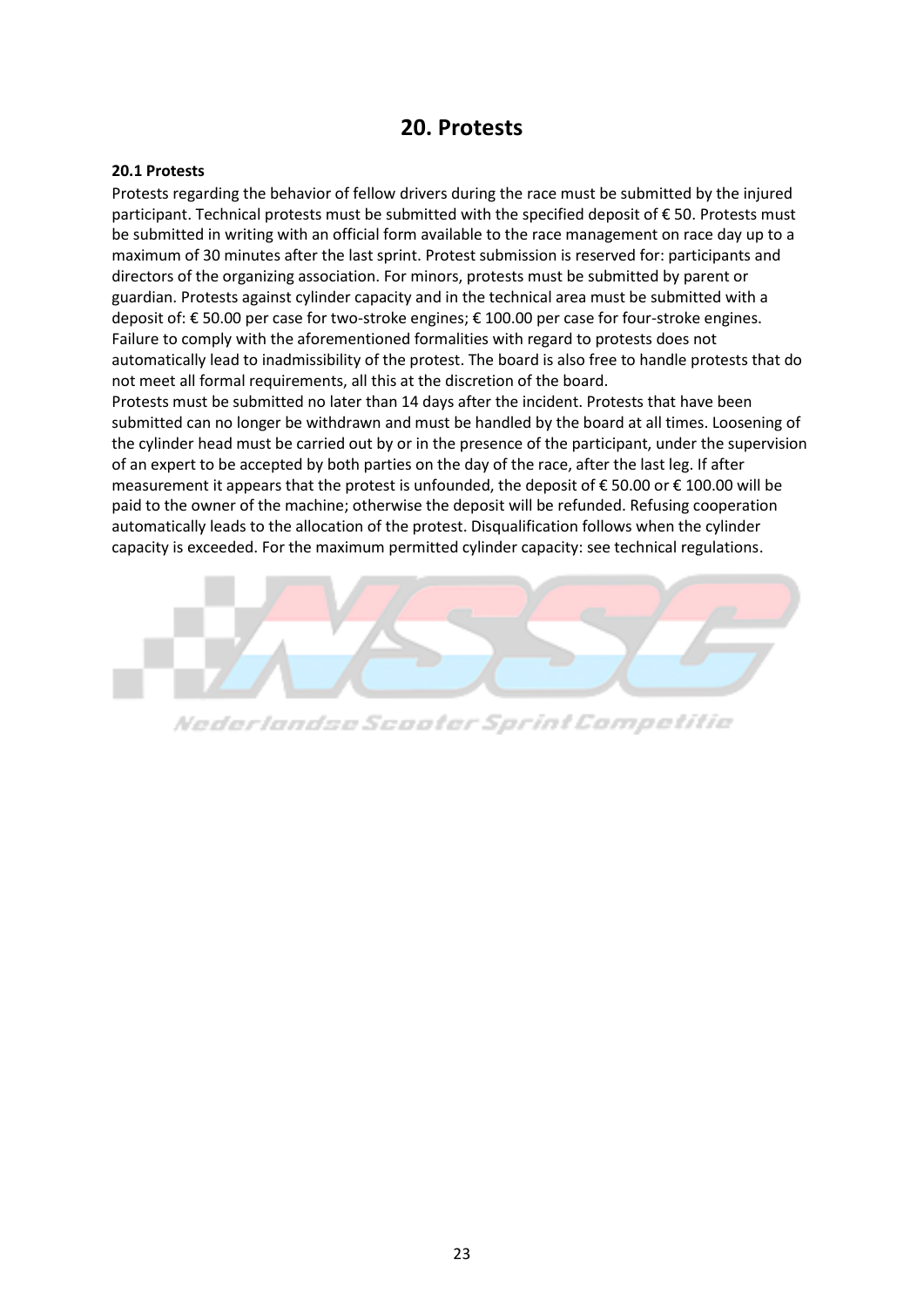### **21. General Technical Regulations**

#### <span id="page-24-1"></span><span id="page-24-0"></span>**21.1 General specifications and conditions**

- 1. Every scooter / moped must be approved for participation by the technical inspection according to the prescribed regulations.
- 2. The use of coolant is prohibited. Only water may be used as coolant.
- 3. No participating scooter / moped may contain protruding (sharp) parts and must not show any liquid leak.
- 4. Refueling is prohibited with the engine running and is only permitted in combination with the use of an environmental mat.
- 5. The rider is self-responsible for complying with the technical regulations with regard to his / her machine. If after a competition it appears that the machine was not in accordance with the regulations during participation in the competition, penalties may be imposed for this afterwards.
- 6. In the classes where a weight limit is present, the rider himself bears the responsibility to comply with this weight. If a rider is weighed during the qualification and if the weight does not meet the stated requirement, all times driven up to that point will be removed from the system. If a rider is weighed during the finals and the weight appears not to meet the stated requirement, a disqualification follows and the rider therefore falls outside the points.

#### <span id="page-24-2"></span>**21.2 Bicycle part and frame**

- 1. The throttle must be self-closing. The throttle must close without any help.
- 2. Brake levers must be in good condition. No sharp ends. Brake levers made entirely of plastic are not permitted.
- 3. The front fork construction is free and may be rigid. Everything must be properly constructed. Jeondan Scooler Sprint Competitio
- 4. The entire front and rear brake, or parts thereof, may be replaced. Brakes must be properly functioning and properly constructed. The brakes must work in such a way that it is not possible to push the machine through the brakes.
- 5. Footrests must be foldable. When a construction is used where the footrests are not collapsible, the end must be provided with plastic or rubber caps with a minimum diameter of 25 mm.
- 6. Tire selection is free, but must be in good condition, the rims must be sufficiently safe for the speeds that are achieved.
- 7. The steering head may not have any play or dead spots.
- 8. The turning space of the steering wheel must be sufficient to make corrections in situations where the machine has to change direction. The technical committee assesses whether the turning space of the front fork / steering wheel is sufficient.
- 9. The steering is free to implement.
- 10. The rims that are used must be scooter, moped, kart or motorcycle rims. When using bicycle wheels, these must be sufficiently solid in accordance with the speed to be achieved, the height of the tire / rim must be sufficient to sensors.
- 11. Rims may be turned and / or milled, but may not show any cracks or cracks.
- 12. The bicycle part, including all changes thereto, must not negatively affect safety. If in doubt, this is always at the discretion of the technical committee.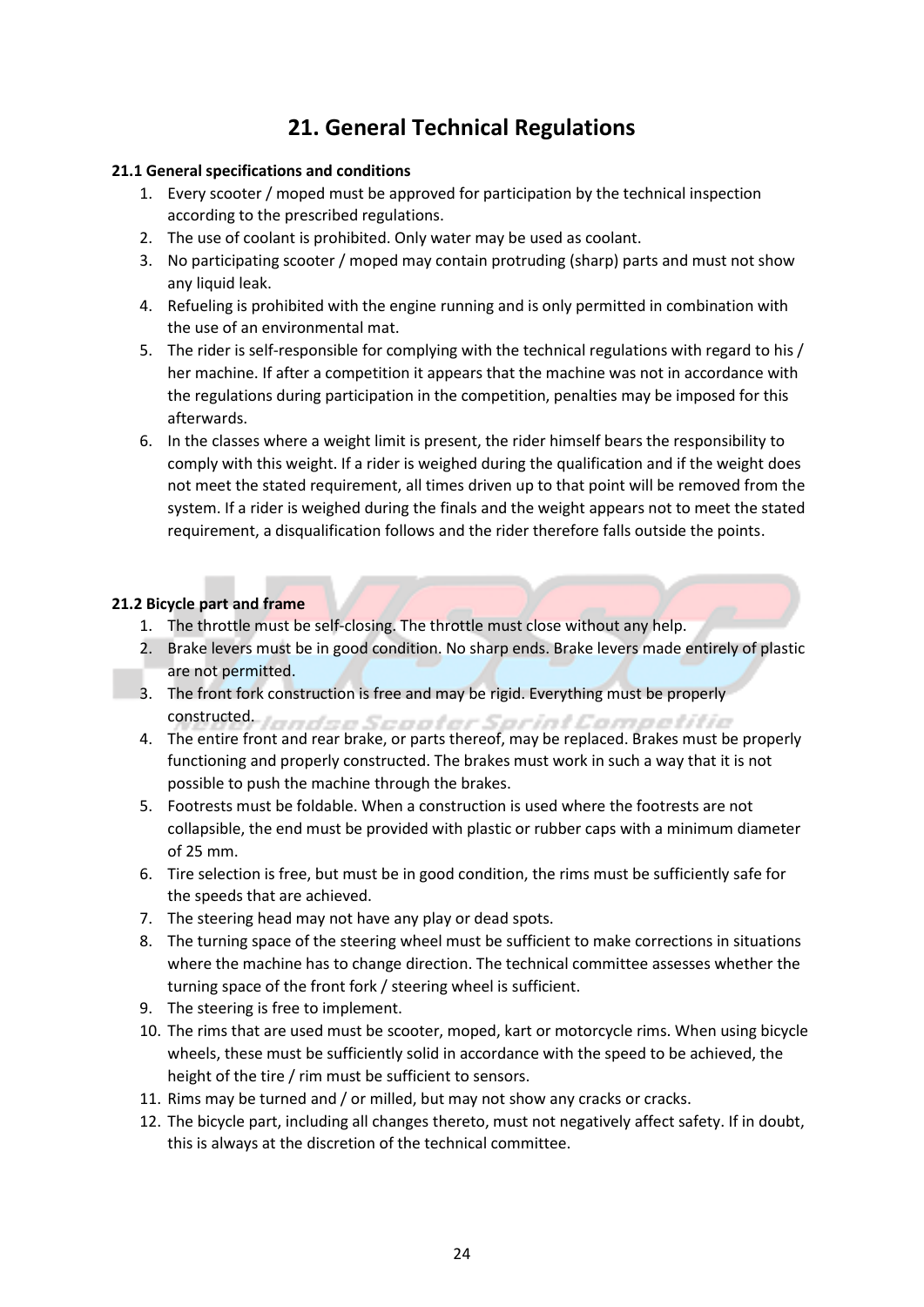13. Cables must be safely concealed and must not hang loose in such a way that this can present a danger when the machine is being driven. They must not touch the ground.

#### <span id="page-25-0"></span>**21.3 General motor regulations**

- 1. Securing is mandatory for all machines that participate in NSSC sprint competitions. Locking is understood to mean: preventing loosening, by using metal wire with a thickness of at least 0.6 mm. The use of split pins is also considered as guarantee. The use of self-locking nuts and products, such as Loctite, is not considered to be safeguards, because their proper functioning cannot be determined without dismantling during the technical inspection. All filler caps, plugs, bolts and nuts that can cause oil leakage when loosening must be secured. Brakes must be secured, if drum brakes are present on a machine, they must be secured so that they cannot be released. Wheels must be secured. During the morning inspection, there must be no cover material over the lock.
- 2. Locking wire must be braided, otherwise the working of the locking is not optimal.
- 3. The content calculation goes according to the formula 0.785 x D x D x S (where S stands for Stroke and D stands for Boring). 0.785x47.6x47.6x45: 1000 = 80.037cc the predefined content per class may be exceeded by 0.049cc.
- 4. Use of a properly functioning damper is mandatory. For scooters, the attachment to the crankcase using a mounting bracket is mandatory. Noise production of more than 110 decibels, measured at a distance of 3 meters from the muffler, is not permitted.
- 5. The transmission part is free, but the original operation may not be changed (eg from automatic to switched).
- 6. Cables and pipes must not be damaged or clamped.
- 7. Choice of fuel and oil is free, think of super 98, aral102, panta, sunoco racing gasoline.
- 8. Choice of engine type 2-stroke or 4-stroke is free, with 4-stroke 2x the cylinder capacity prescribed in the class may be used and the crankshaft is stroke-free. For scooter sumps, long or short versions, both are considered approved.
- 1. For the gear classes, Pitbikes are recognized as being homologated. The appearance should look like the homologated Masai pit bike, minimum wheel size is 10 inches.
- 9. Carburetor overflow openings and hoses must open into the airbox or into a separate reservoir. This reservoir must at least be the content of the float chamber.
- 10. The motor part, including all changes thereto, must not negatively affect safety. If in doubt, this is always at the discretion of the technical committee.
- 11. Rotating parts must be properly and firmly protected, in a way that makes them no longer accessible to body parts.
- 12. The ignition must be completely covered, there may be a minimum opening for an external starter.
- 13. The transfer with a scooter must be protected with a cover made of sturdy material. This is at the discretion of the technical committee.
- 14. The use of pressure filling, (laughing gas, turbos or other forms of pressure filling) is only permitted in the Super Special 210 class.
- 15. Whether or not welding to carters is specified per class in the specific technical regulations. However, welding is i.v.m. a crack / repair is permitted at all times, provided no additional materials are added.
- 16. A dead man's button is mandatory for all machines that participate in sprint competitions. For clarity The dead man's button must function properly!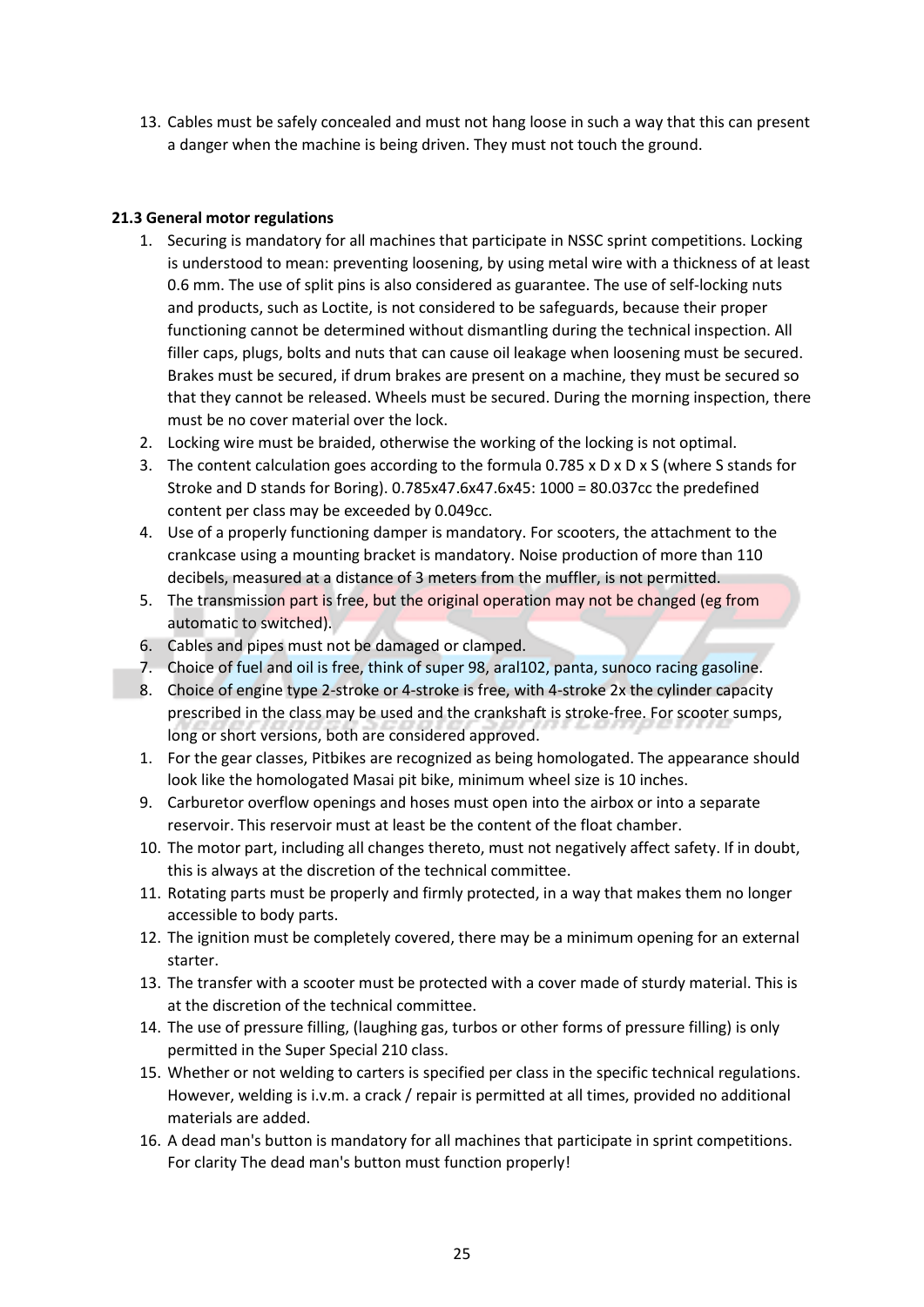#### <span id="page-26-0"></span>**21.4 Clothing & Helmet**

- 1. Clothing that covers the entire body is mandatory. Skin must therefore not be visible in any way. (Outside the neck, ankles and wrists.) Also not through the body protector. The preference is for a leather overall (racing suit). Otherwise a jacket or body protector with hard protection is allowed. A body protector or jacket must be provided with hard protection in the back, shoulders and elbows.
- 2. Wearing sturdy pants is mandatory (preferably motorcycle pants).
- 3. Sturdy gloves with hard protection (at least at the knuckles) are mandatory. The preference is for leather "racing" gloves.
- 4. Wearing a proper helmet while driving is mandatory. This must be provided with a valid quality mark (ECE). The helmet must not show any breaks or cracks and must therefore be in good condition. A full-face helmet is mandatory, the visor may not be scratched in such a way that visibility is affected. This must be presented to the technical committee for inspection before the start of each competition. \* Cross / pot / jet / system helmets are NOT allowed!



Nederlandse Scooter Sprint Competitie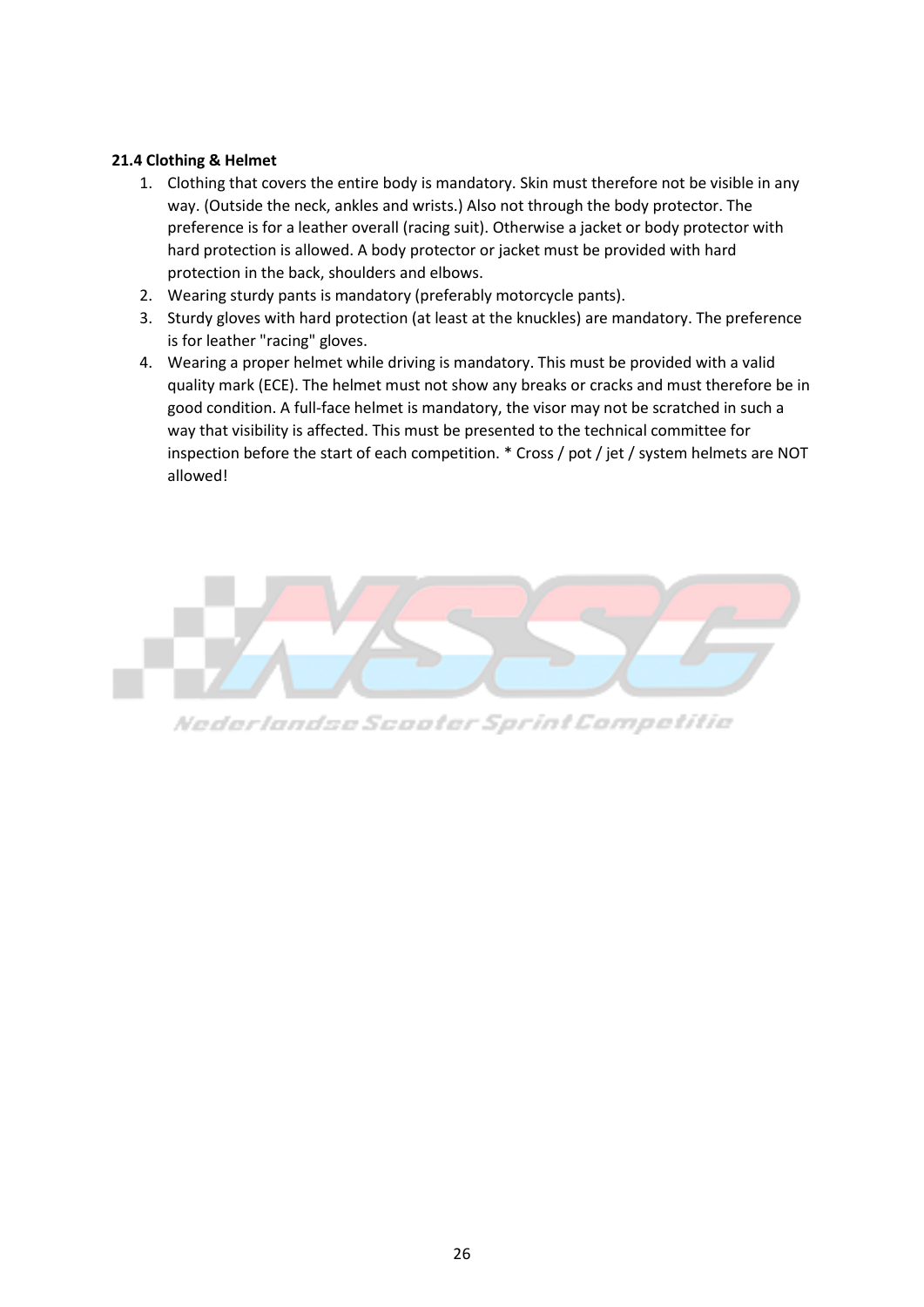### **22. Specific Technical Regulations**

#### <span id="page-27-1"></span><span id="page-27-0"></span>**22.1 Specific Technical Regulations AUTOMATIC 80**

- 1. The maximum cylinder capacity is 80cc, with a maximum of 1 cylinder.
- 2. Both air and water cooling are permitted.
- 3. The crankshaft stroke must be standard.
- 4. The carburetor inlet is free, as is the inlet system.
- 5. Any form of automatic drive, except variomatic, is allowed. Multiple automatic gears are allowed.
- 6. The coupling may be adjusted or replaced, but the operation of the coupling must be standard.
- 7. The rear fork may be replaced or rigid.
- 8. The frame construction is free. The choice of fenders, tank, seat and possibly. streamline is free. Said parts must be of sound construction.
- 9. The gripping sides of the gear wheels must be protected. A chain edge on the top is also mandatory.
- 10. The minimum wheel size is 14 inches.
- 11. Welding on the crankcase is fully permitted in the Automaten class, but the original crankcase must be used.
- 12. The use of a wheely bar is permitted in this class.

#### <span id="page-27-2"></span>**22.2 Specific Technical Regulations SHIFT 70**

- 1. The maximum cylinder capacity is 72cc with a maximum of 1 cylinder.
- 2. The crankshaft stroke must be standard.
- 3. Choice of ignition is free. Use of a quick shifter is permitted. The switching system must otherwise retain its original function.
- 4. The intake system (piston control, diaphragm, rotating) must not be changed. The inlet may be adjusted to fit a larger membrane. The fitting surface on the crankcase must retain the original angle with respect to the cylinder fitting surface. The use of a wedge to compensate for that is permitted. Membrane controlled, membrane must remain controlled. Piston controlled, piston must remain controlled.
- 5. The crankcases may be adjusted to allow the installation of another gearbox. (max. 6 gears) The block should only be developed for a moped. Factory cross or racing blocks are excluded from participation.
- 6. The cylinder selection is free. A fitting plate may be used. Welding a fitting plate to the crankcase is not permitted. The cylinder angle must remain original.
- 7. The original rear fork must be used, but may be rigid. Extension / making the rear fork lighter is permitted.
- 8. The frame must be original from the steering head to the block suspension. The removal or addition of materials is permitted, if properly constructed.
- 9. The appearance of the vehicle must resemble that of a moped, the following body parts are at least mandatory: Tank hood - Front fender - Rear hood.
- 10. The wheels may be replaced by copies of another moped. The minimum wheel size is 16 inches.
- 11. The gripping sides of the gear wheels must be protected. A chain edge on the top is also mandatory.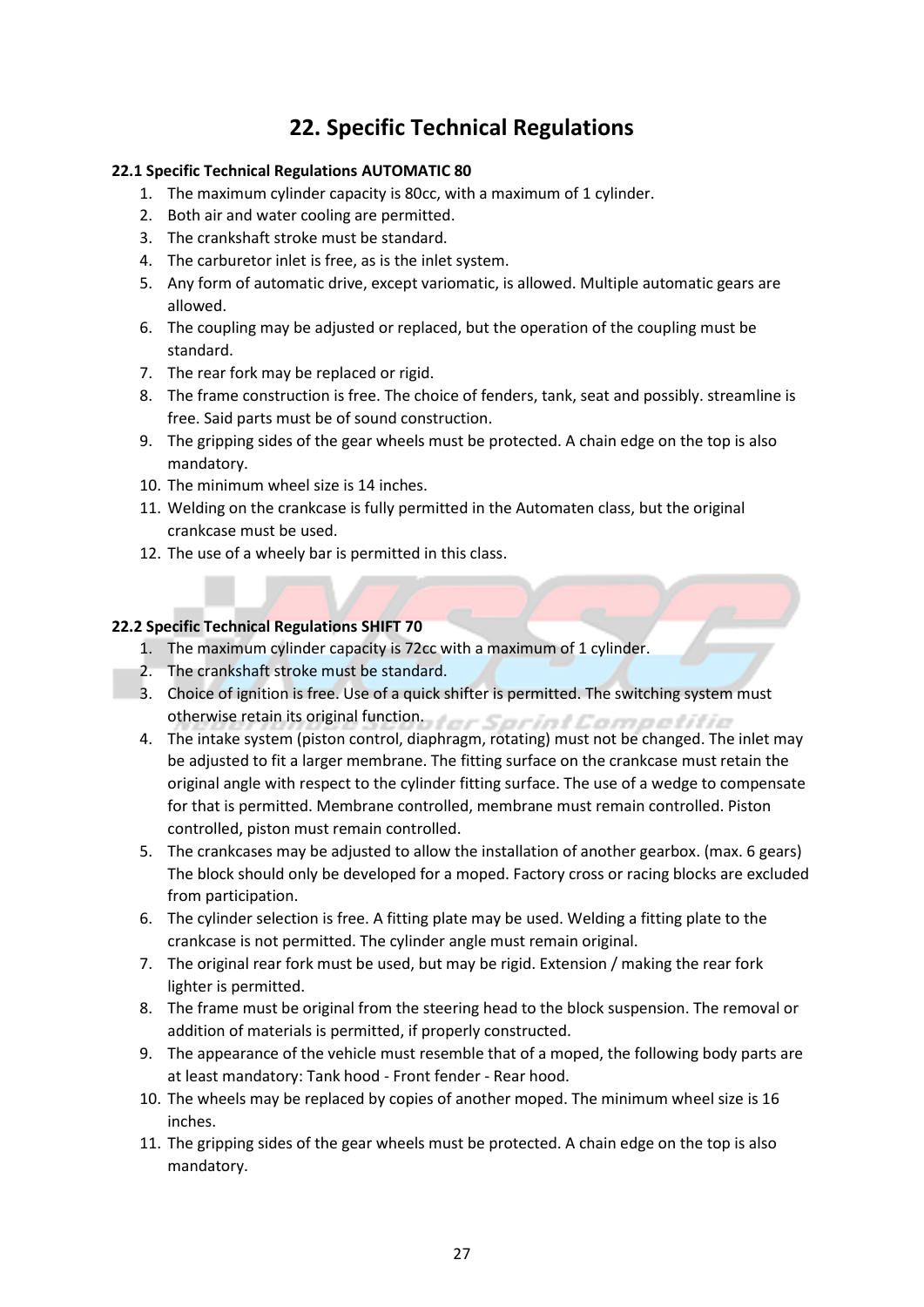- 12. The frame and engine block must belong together, as being homologated.
- 13. Weight of driver and machine in these classes, is at least 120 kg.
- 14. The use of a wheelybar is not permitted in this class.
- 15. The carters may not be welded, devcon or similar products can be used.

#### <span id="page-28-0"></span>**22.3 Specific technical regulations PRO STOCK**

In this class you can ride with moped shift blocks and MB / X-MT / X 80 cc blocks.

- 1. The engine capacity when using these blocks is divided into 2 categories. When using a moped block, the maximum cylinder capacity is 100cc. When using an MB / X-MT / X 80 cc, the maximum cylinder capacity is 133cc. Maximum 1 cylinder allowed, the crankshaft stroke is free.
- 2. The carburetor inlet is free, as is the intake system.
- 3. Choice of ignition is free. Use of a quick shifter is permitted, the switching system is free.
- 4. The carters may be machined, but the crankshaft bearing fits of the original block must be used. When using an MB / X-MT / X 80 block, the block must be specifically developed for Honda MB / X-MT / X 80 cc (air / water cooled). Adjusting the Cylinder fitting surface / crankshaft space / crankshaft bearing fits is allowed with this type of block. The block must furthermore be as original. Factory cross / racing blocks are excluded from participation.
- 5. The gearbox may be adjusted, whereby the maximum permitted number of gears is 6. If the block is not equipped with a 5 or 6 speed gearbox as standard, crankcases may be adjusted to allow placement of a 5 or 6 speed gearbox.
- 6. The swingarm may be replaced or changed, if properly constructed. The principle of the operation of the rear suspension system may be changed. The swingarm can also be designed as a fixed construction.
- 7. The frame construction is free. The choice of fenders, tank, seat and possibly. streamline is free. Said parts must be of sound construction.
- 8. The gripping edges of the gear wheels must be protected. A chain edge on the top is also mandatory.
- 9. The use of a wheelyba, r is permitted in this class.
- 10. Welding on the block is permitted.
- 11. The minimum wheel size is 16 inches.

#### <span id="page-28-1"></span>**22.4 Specific technical regulations OPEN-SPORT**

This class is driven at an index time of 7.5 seconds! This means that times faster than 7.5 seconds do not count towards the race.

- 1. Cylinder capacity and number of cylinders is free.
- 2. In this class you can drive with: automatic devices, links, scooters (both electric, 2 stroke, 4 stroke, etc etc.)
- 3. Plating (and whether or not to use it) is free. However, dangerous protruding parts must be protected as a result of not fitting a hood set.
- 4. The engine block and the number of cylinders is free.
- 5. Original frame and self-build are permitted, if properly constructed.
- 6. The use of a wheely bar is permitted in this class.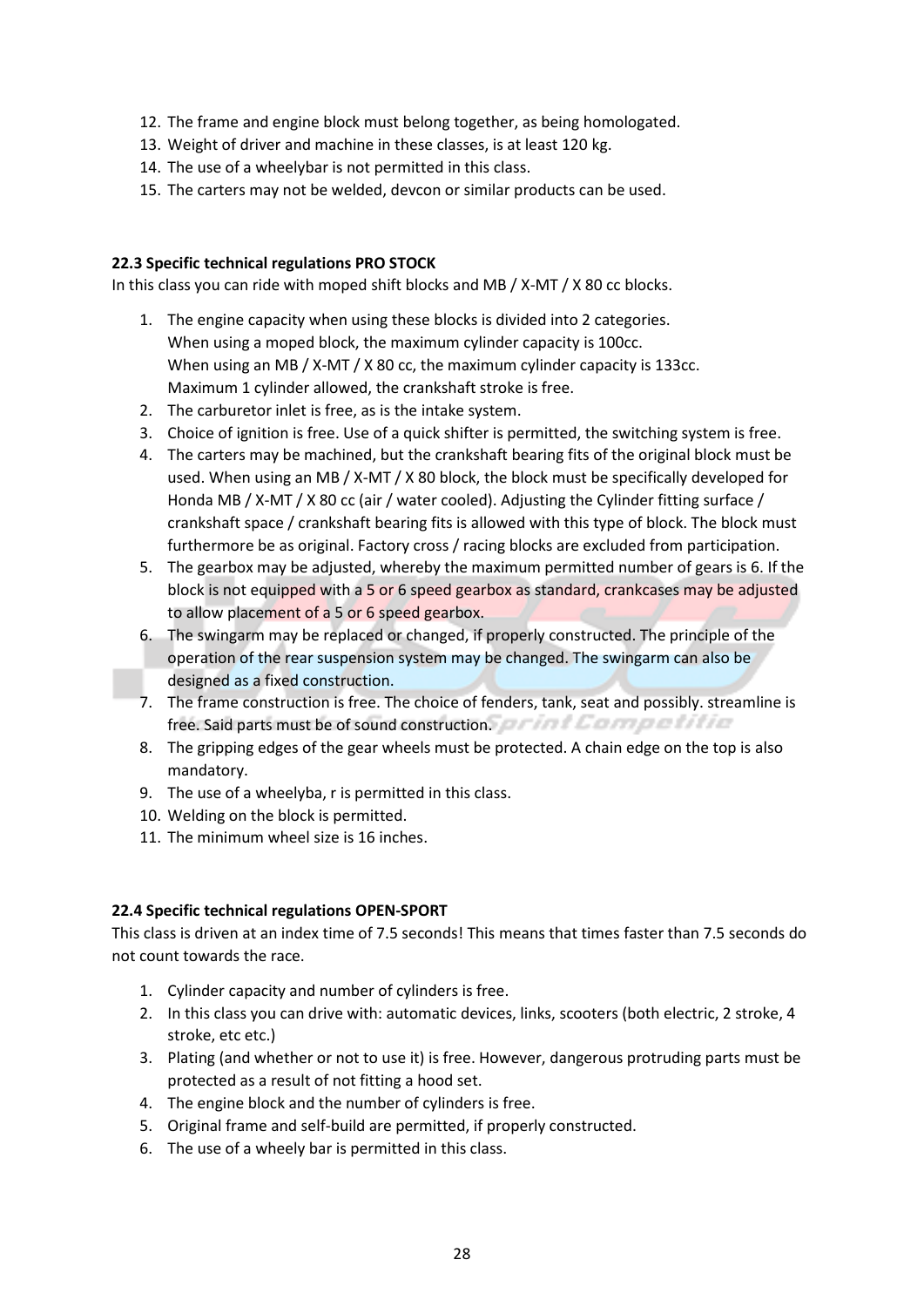- 7. This class may be driven by another rear wheel produced for a motor vehicle suitable for the speeds achieved in this class.
- 8. If a chain and sprockets are used, the gripping edges of the sprockets must be protected. A chain edge on the top is also mandatory.
- 9. Welding on motor / crankcase is permitted.

#### <span id="page-29-0"></span>**22.5 Specific technical regulations DRAG SCOOTER 70**

- 1. The maximum cylinder capacity is 70cc with a maximum of 1 cylinder.
- 2. The scooter must be equipped with a front cover, rear cover and footboard. The front and rear hood must come from a scooter or motorcycle, the material choice is free.
- 3. The engine block does not have to be of the original homologated model. (a minarelli horizontal block, underneath a slider or booster, for example, is allowed). Aftermarket carters, such as Malossi, Polini, etc., are also permitted.
- 4. Changes to the frame are permitted. An original scooter frame must be used as a basis. The wheelbase for this class is free.
- 5. The use of a wheely bar is not permitted in this class.
- 6. This class may be driven by another rear rim produced for a motor vehicle that is suitable for the speeds achieved in this class.
- 7. The handlebar height must be at least 60 cm, this is measured from the ground to the bottom of the handles.
- 8. Welding on crankcase is not permitted.

#### <span id="page-29-1"></span>**22.6 Specific technical regulations SCOOTER 70**

- 1. The maximum cylinder capacity is 70cc with a maximum of 1 cylinder.
- 2. Every scooter must be provided with full sheeting, with the exception of the steering wheel trim, lower shell and helmet box. The front cover must remain intact for more than 50%. 75% of the cladding must be similar to the original homologated model. The choice of material is free.
- 3. The engine block must be of the original homologated model. Cooling, year of manufacture and type of drum or disc brake, membrane or rotating, have no influence on homologation. (So it is NOT allowed to drive a minarelli horizontal block, for example under a slider or booster.) The use of aftermarket carters, such as Malossi, Polini etc, which is a purchase for the type of scooter in question, is permitted.
- 4. Changes to the frame and / or engine block may not change the wheelbase, compared to the original homologated model. A wheelbase shorter than the original homologated model is permitted. The frame must be original from the steering head to the block suspension (subframe). The removal or addition of materials is permitted, if properly constructed.
- 5. The use of a wheely bar is not permitted in this class.
- 6. The minimum weight of rider (including protective clothing) and machine is 140 kg.
- 7. This class may be driven with another rear rim produced for a motor vehicle that is suitable for the speeds achieved in this class.
- 8. The handlebar height must be at least 60 cm, this is measured from the ground to the bottom of the handles.
- 9. Welding on crankcase is not permitted.